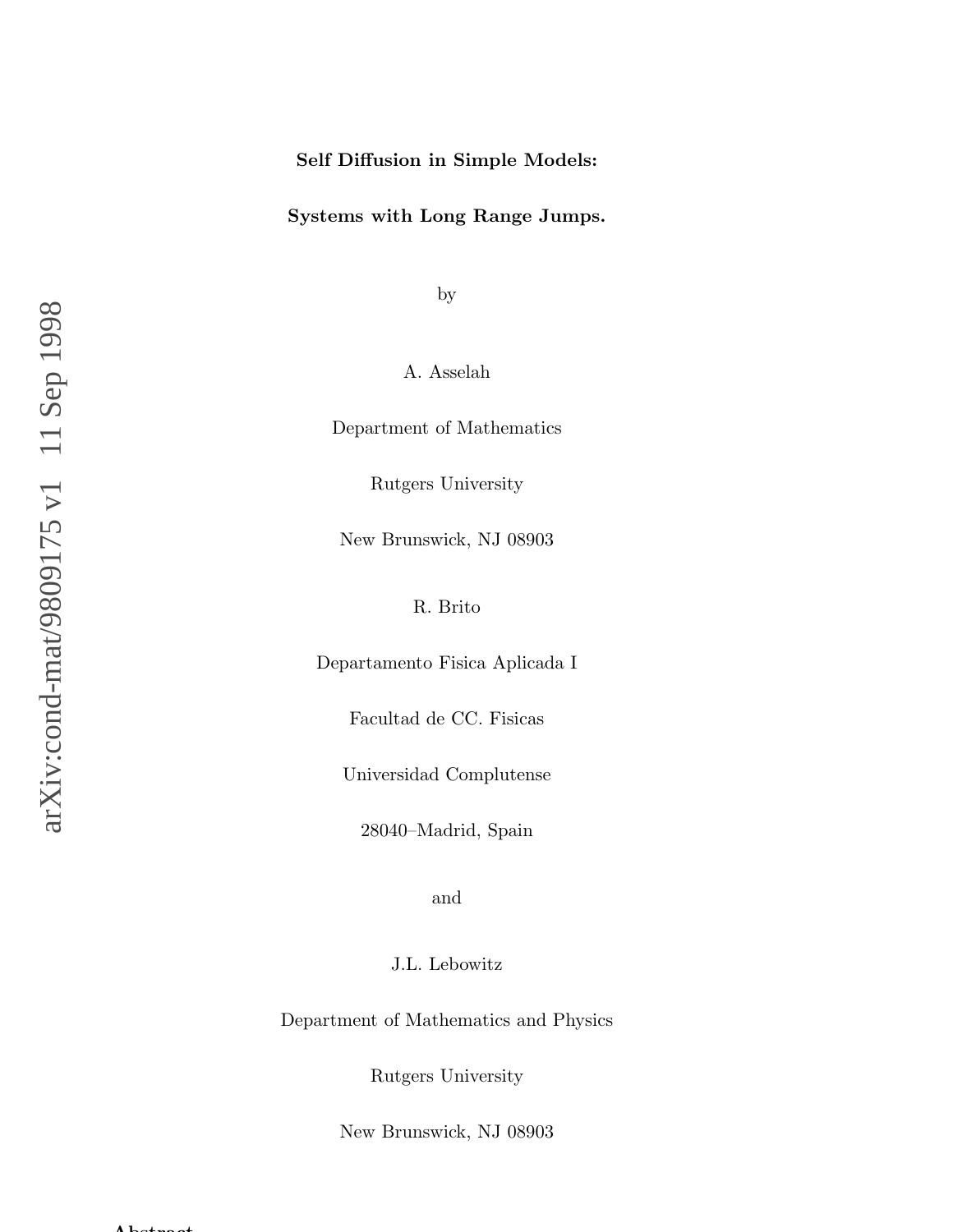We review some exact results for the motion of a tagged particle in simple models.

Then, we study the density dependence of the self diffusion coefficient,  $D_N(\rho)$ , in lattice systems with simple symmetric exclusion in which the particles can jump, with equal rates, to a set of N neighboring sites. We obtain positive upper and lower bounds on  $F_N(\rho) = N((1 - \rho) - [D_N(\rho)/D_N(0)])/(\rho(1 - \rho))$  for  $\rho \in [0, 1]$ . Computer simulations for the square, triangular and one dimensional lattice suggest that  $F_N$  becomes effectively independent of N for  $N \ge 20$ .

# 1. Introduction

Many properties of macroscopic systems are universal, retaining their qualitative features under drastic simplifications of the underlying microscopic structures. Thus, lattice gas models have greatly enhanced our understanding of phase transition phenomena in equilibrium systems. Their dynamical behavior, currently an active area of research, promises to be similarly fruitful for understanding nonequilibrium properties of macroscopic systems.

This article explores some aspects of self-diffusion in lattice models. After a brief overview of some rigorous results, we derive new results for systems with long range jumps. It is dedicated to Matthieu H. Ernst, a leader in the field of kinetic theory and lattice gases, on the occasion of his sixtieth birthday.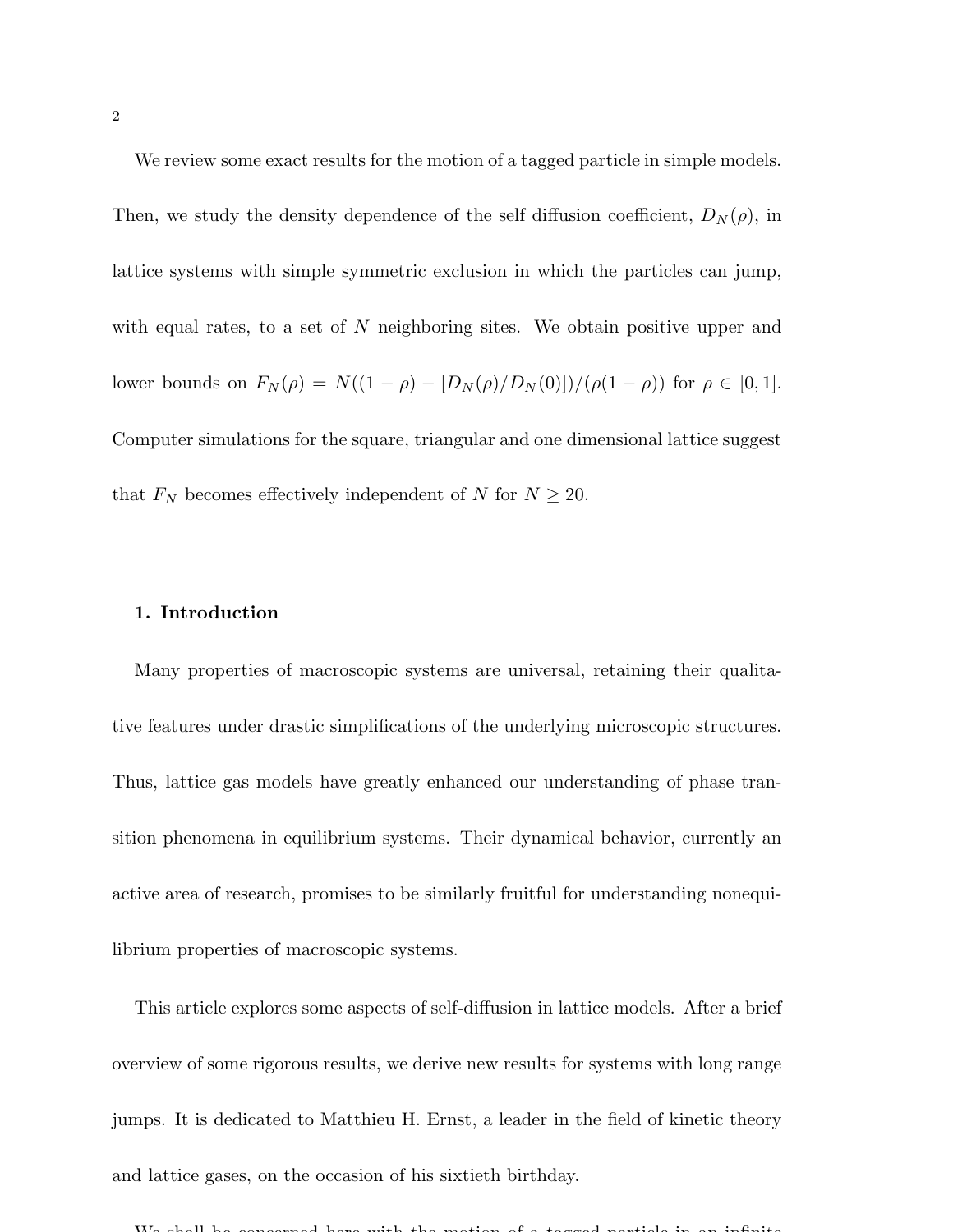interacting particle system. A tagged particle is exactly like any other particle in the system, its 'tag' permits us to follow its trajectory  $X(t)$ . This yields a relatively simple probe of time correlations in a system of interacting particles in an overall stationary state.

The self-diffusion coefficient  $D_s$  is defined, in an infinite stationary system without drift, as [1]

$$
D_s = \frac{1}{2d} \lim_{t \to \infty} \frac{1}{t} \langle [X(t) - X(0)]^2 \rangle,
$$
\n(1.1)

where d is the spatial dimension of the system and the average  $\langle \rangle$  is over the stationary measure. We expect that in a real fluid the limit (1.1) will exist, be positive, and be given by the Einstein-Green-Kubo formula

$$
D_s = \frac{1}{d} \lim_{t \to \infty} \int_0^t \langle v(\tau) \cdot v(0) \rangle d\tau,
$$
\n(1.2)

where  $\langle v(\tau) \cdot v(0) \rangle$  is the velocity autocorrelation function [1]: A simple computation gives  $\langle (X(t) - X(0))^2 \rangle = 2 \int_0^t (t - \tau) \langle v(\tau) \cdot v(0) \rangle d\tau$ , so (1.2) reduces to (1.1) when  $\langle v(\tau) \cdot v(0) \rangle$  decays sufficiently rapidly.

The self-diffusion coefficient is a global dynamical parameter associated with macroscopic system in equilibrium, i.e. spacially uniform. Therefore, it is generally different from the bulk diffusion coefficient  $D<sub>b</sub>$ , which relates to the evolution of a nonuniform density in a non-stationary system.  $D_s$  can be thought of as a color diffusion coefficient by considering the evolution of the relative density of two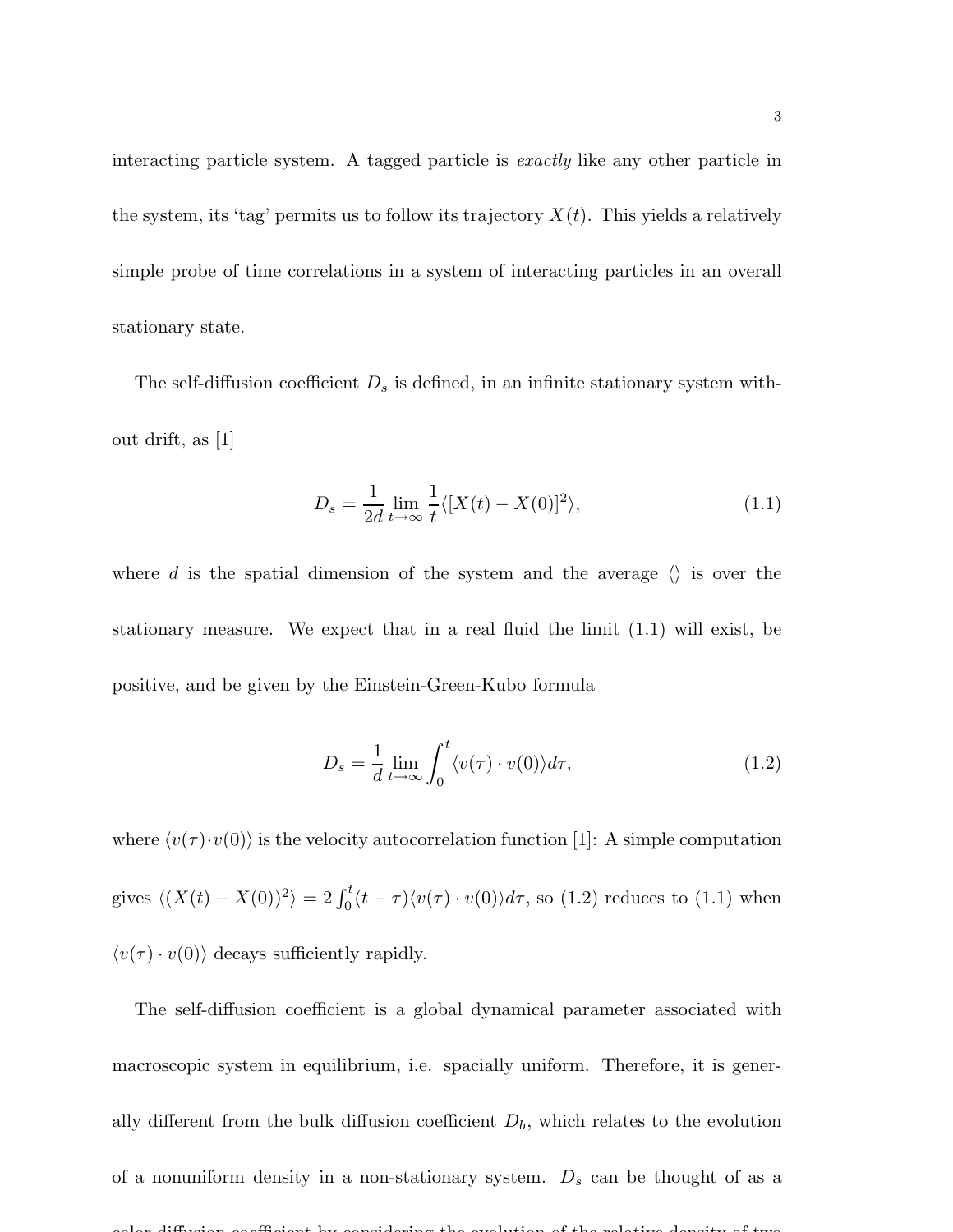components of a system which differ only by a property, say color, that plays no role in the dynamics, while the overall system, ignoring color, is in a uniform state [1, 2]. An approximate experimental realization of such a situation occurs when the components are isotopes of  $He^3$  atoms whose spins are polarized in different directions.

Going beyond (1.1) and (1.2), we can introduce a "scaling" parameter  $\epsilon$  and define  $X_{\epsilon}(t)$  as  $\epsilon[X(t/\epsilon^2; \cdot) - X(0)],$  where the  $\cdot$  indicates the dependence of the trajectory on the coordinates and velocities of all the particles at  $t = 0$  [1,2]. Typically, we expect that in the long time limit,  $\epsilon \to 0$ , the process  $\{X_{\epsilon}(t), t \in \mathbb{R}\}\$ converges in probability -after subtracting out any drift- to the law of a Brownian motion  $\{W_{D_s}(t), t \in \mathbb{R}\}\$  with diffusion coefficient  $D_s$  given by  $(1.1)[1,2]$ . We summarize this by

$$
\lim_{\epsilon \to 0} X_{\epsilon}(t) = W_{D_s}(t). \tag{1.3}
$$

The behavior (1.1)-(1.3) has been proven for the one component, one dimensional system of hard rods with diameter  $a$  [1, 3, 4]. For this idealized system  $D_s$  can be computed exactly,

$$
D_s(\rho) = \frac{(1 - \rho a)}{\rho} \langle |v| \rangle, \text{ and } \langle |v| \rangle = \int_{-\infty}^{\infty} |v| h(v) dv. \tag{1.4}
$$

Here  $h(v) = h(-v)$  is the one particle velocity distribution function; this need not be Maxwellian, since collisions in this system merely exchange velocities. Noting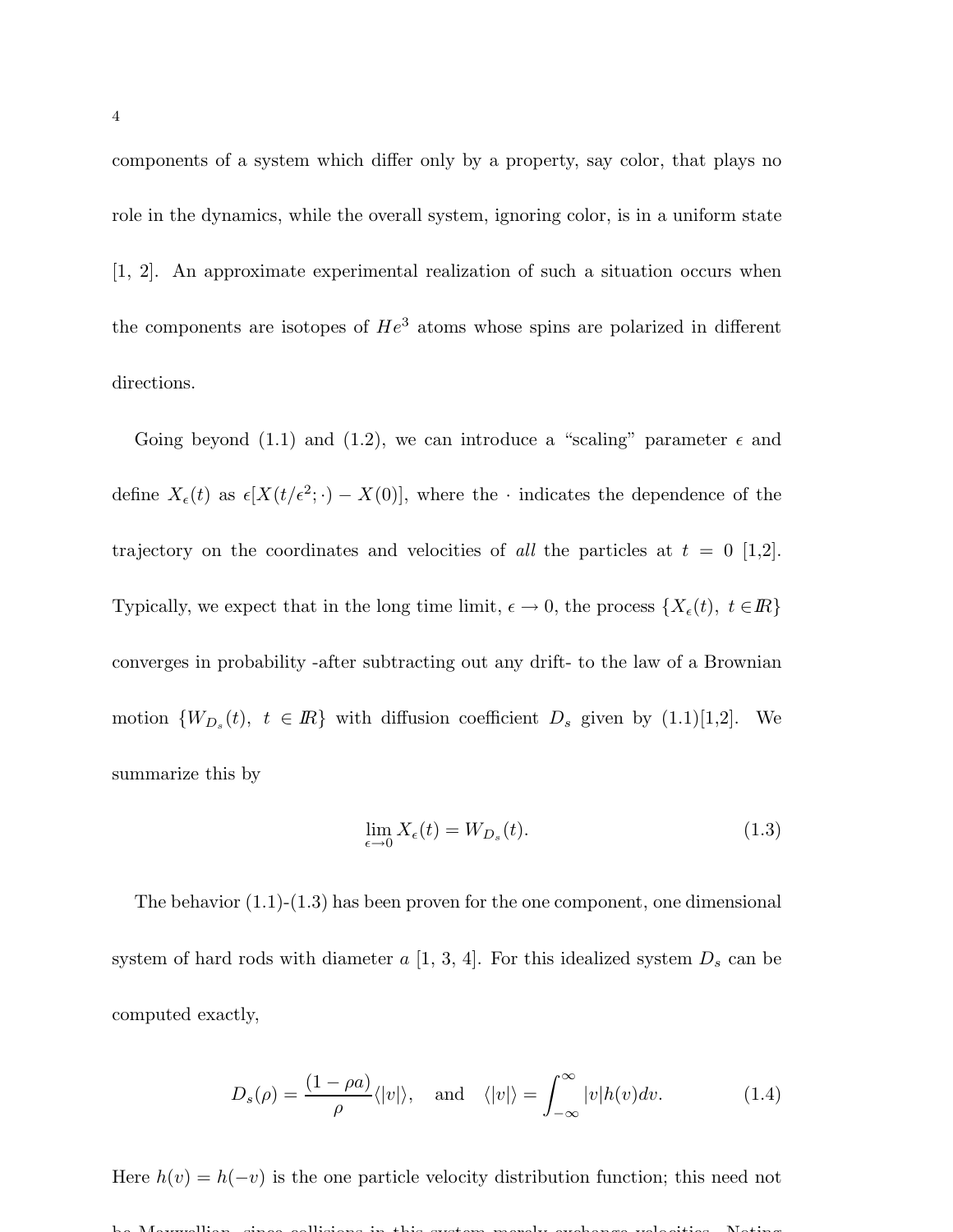that  $(1/\rho - a)$  is the mean free path in this system, the interpretation of (1.4) is very simple. On the other hand, the velocity autocorrelation function  $\langle v(\tau) v(0) \rangle$ depends non-trivially on  $h(v)$ : it decays like an exponential when  $h(v)$  vanishes near  $v = 0$ , and like  $t^{-3}$  when  $h(v)$  is Maxwellian [5].

The only other continuum system for which the existence of the limits  $(1.1)-(1.3)$ has been proven is a system of interacting Brownian particles  $([6,7])$  which models suspensions of polymers or even of small macroscopic balls in a fluid. Actually, one needs to assume ergodicity of the dynamics, and formula (1.2) has to be modified because instantaneous velocities are no longer well defined [1].

In  $d = 1$ , stochastic models in which the particles cannot cross each other behave differently from the mechanical model which yields (1.4):  $\langle X^2(t) \rangle \sim \sqrt{t}$  so  $D_s = 0$ [1,8]. Interestingly, however,  $\sqrt{\epsilon}X(t/\epsilon^2; \cdot)$  still goes to a Gaussian process; see [4] for a simple derivation of the one dimensional results.

## 2. Lattice Models

# a) General Dynamics

We consider now systems with one type of particles whose total number is the only quantity conserved by the dynamics. We expect however that much of our discussion will remain valid also for models where momentum is also conserved [7, 9]. The stochastic dynamics of these systems consists of particles "jumping" between lattice sites. The jump from a site x to a site y on the lattice occurs with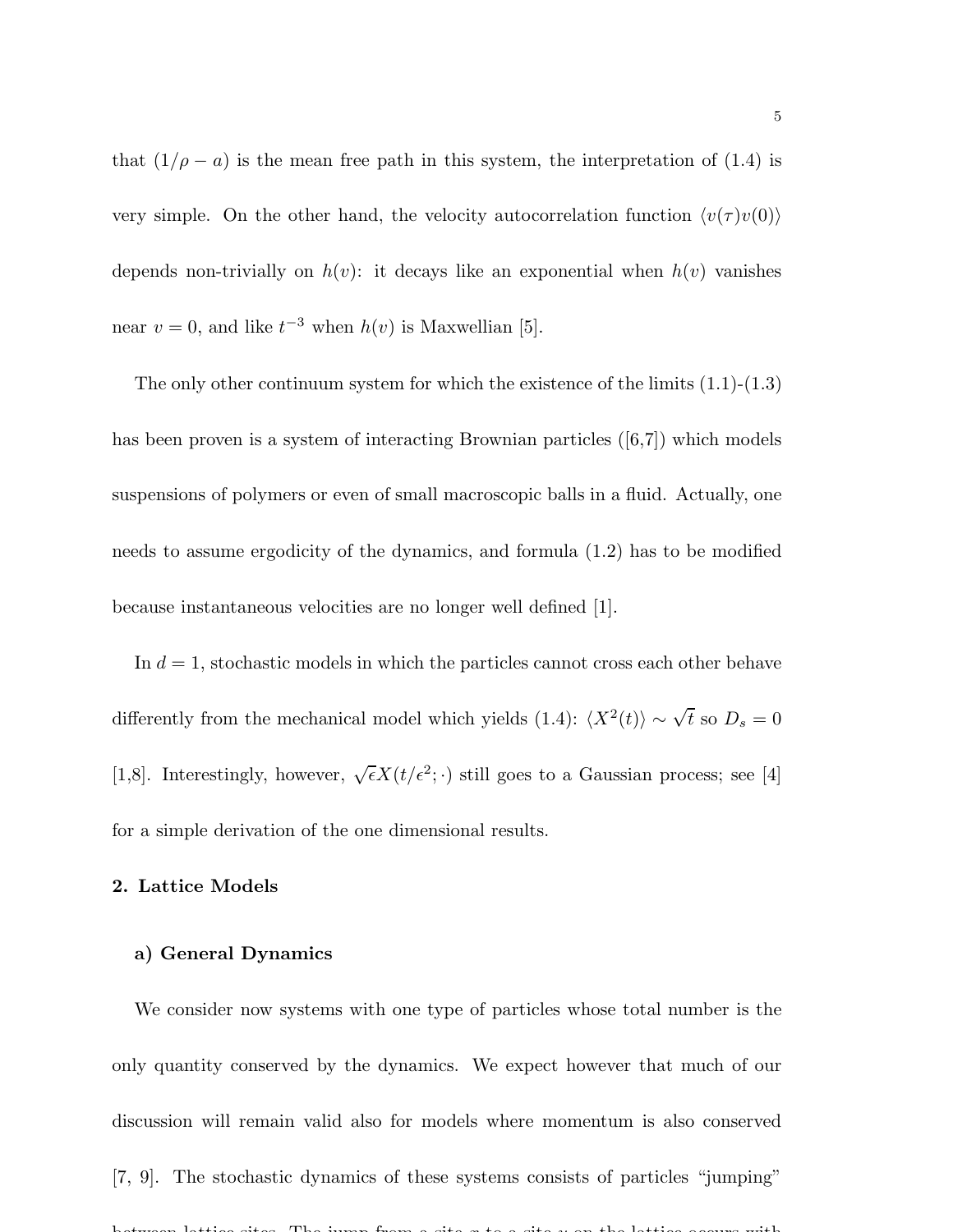a rate  $c(x, y; \eta)$ , where  $\eta$  is the configuration of the system just prior to the jump:  $\eta = {\eta(z)}$ , with  $\eta(z) = 0, 1, 2, \dots$ , specifying the number of particles at site z. We shall generally consider the *d*-dimensional (simple) cubic lattice  $\mathbb{Z}^d$ .

The system will be in a stationary state with measure  $\nu$  whenever

$$
\sum_{x,y} c(x,y;\eta)\nu(\eta) = \sum_{x,y} c(x,y;\eta^{x,y})\nu(\eta^{x,y}),
$$
\n(2.1)

where  $\eta^{x,y}$  is the configuration which arises from  $\eta$  after a particle has jumped from x to y. A simple way to satisfy  $(2.1)$  is to have the equality hold for each term in the sum. The rates are then said to satisfy detailed balance with respect to  $\nu$ . In such cases  $\nu$  can be written in the form of a Gibbs measure,  $\nu_{eq}(\eta) \sim \exp[-\beta H(\eta)]$ , where  $H(\eta)$  is the energy of a configuration  $\eta$ , and  $\beta$  is the reciprocal temperature: see [10] for a detailed discussion of Gibbs measures. Detailed balance then corresponds to

$$
c(x, y; \eta) / c(y, x; \eta^{x, y}) = \exp\{-\beta [H(\eta^{x, y}) - H(\eta)]\}.
$$
 (2.2)

In the probability literature a stationary process whose rates satisfy detailed balance is called reversible: a film of the system in the stationary state would look the same if run backwards.

The trajectory  $X(t)$  now takes values on the lattice. However, after scaling with  $\epsilon$  and letting  $\epsilon \to 0$ , as in (1.3), the limit will again be a continuous process.

#### $\mathbf{M}$  and  $\mathbf{M}$  and  $\mathbf{M}$  and  $\mathbf{M}$  and  $\mathbf{M}$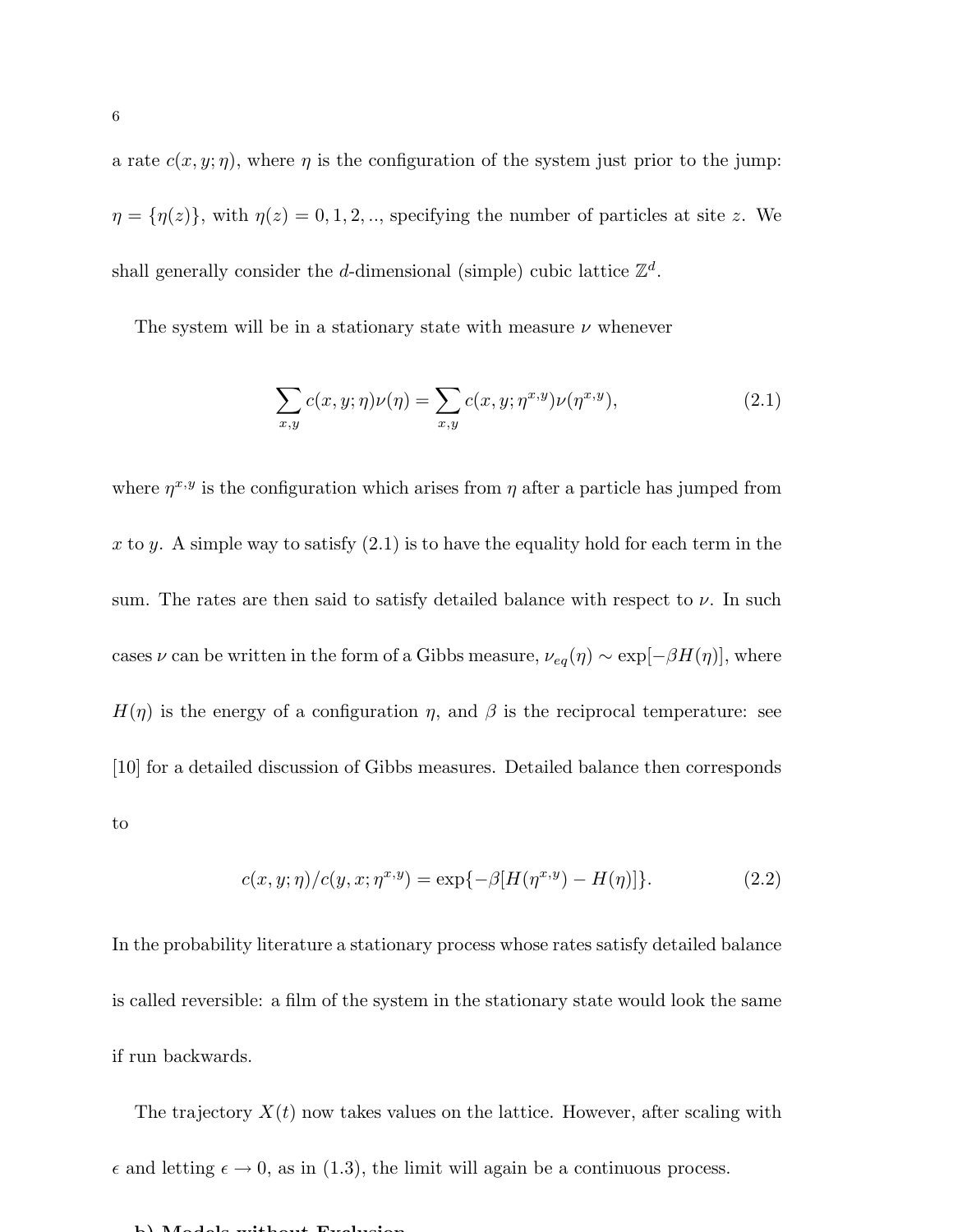One of the simplest dynamics for a system of particles on a lattice is the so called "zero-range" process [11]. This corresponds to the jump rates  $c(x, y; \eta)$  depending only on  $\eta(x)$ , the number of particles at site x,

$$
c(x, y; \eta) = \lambda g(\eta(x))p(y - x). \tag{2.3}
$$

Here  $\lambda$  is a constant,  $\lambda > 0$ , while g and p satisfy the conditions

$$
g(0) = 0, \t g(k) > 0, \t for \t k > 0,
$$
\t(2.4)

$$
p(0) = 0,
$$
  $p(r) \ge 0,$   $\sum_{r \in \mathbb{Z}^d} p(r) = 1.$  (2.5)

The stationary measures for this dynamics in the macroscopic (infinite volume) limit, are a translation invariant family of product measures,  $\nu_{\rho}$ , parametrized by the average density  $\rho$ [11]. The probability of having exactly j particles at any given site is

$$
W_j = \frac{b^j}{G(j)}W_0, \qquad j = 0, 1, 2, \dots
$$
\n(2.6)

where

$$
G(0) = 1, \t G(j) = \Pi_{l=1}^{j} g(l), \t j \ge 1,
$$
\t(2.7)

and the parameters  $b$  and  $W_0$  are determined by the normalization and the specified average density,  $\rho \geq 0$ , i.e.

$$
\sum^{\infty} W_j = 1, \quad \text{and} \quad \sum^{\infty} j W_j = \rho. \tag{2.8}
$$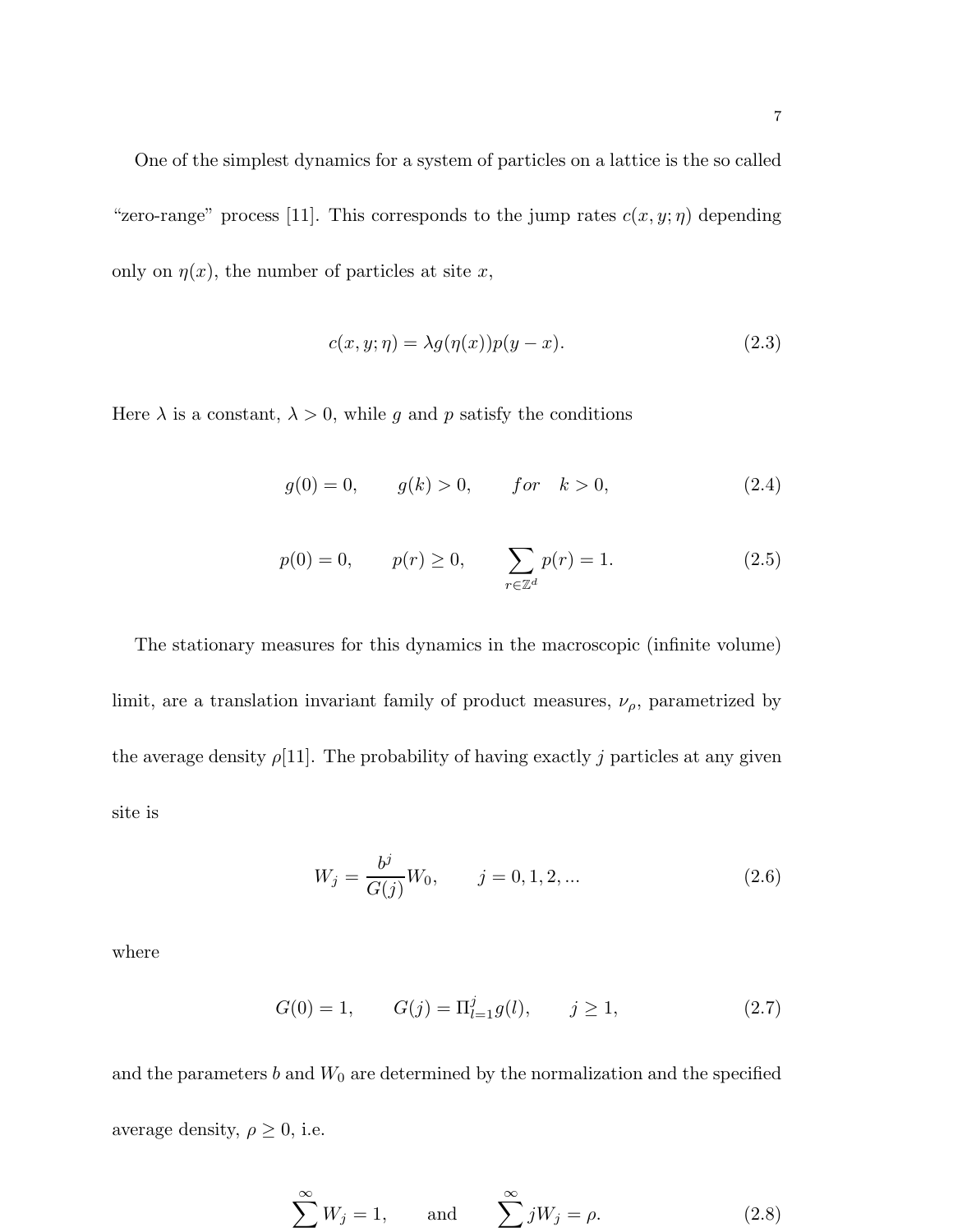An easy check shows that these measures satisfy the detailed balance condition (2.2), with  $\beta H(\eta)$  a sum of single site energies equal to  $-\log W_j$ , if and only if  $p(r) = p(-r)$ .

Two particular cases of the zero range process deserve mention. When  $g(l) = l$ the dynamics corresponds to that of independent particles. This gives rise to the Poisson distribution

$$
W_j = (\rho^j / j!) e^{-\rho}, \tag{2.9}
$$

Taking  $g(l) = 1 - \delta_{0,l}$ , corresponding to only the 'top' particle jumping, yields a geometric stationary distribution

$$
W_j = \frac{1}{1+\rho} (\frac{\rho}{1+\rho})^j.
$$
\n(2.10)

The stationary measure seen from the tagged particle is the 'Palm measure'

$$
\hat{\nu}_{\rho}(\eta) = \frac{\eta(0)}{\rho} \nu_{\rho}.
$$

As the "waiting time" of the tagged particle depends on the number of particles at the same site, its average jump rate is given by

$$
\bar{\lambda} = \sum_{k=1}^{\infty} \frac{\lambda_k}{\rho} W_k, \quad \text{with} \quad \lambda_k = \lambda g(k). \tag{2.11}
$$

Let the displacement, after  $K$  steps, of the random walk specified by transition probability  $p(r)$  be  $X_K$ . Assuming for simplicity that there is no drift,

$$
\sum r_n(r) = 0 \tag{9.19}
$$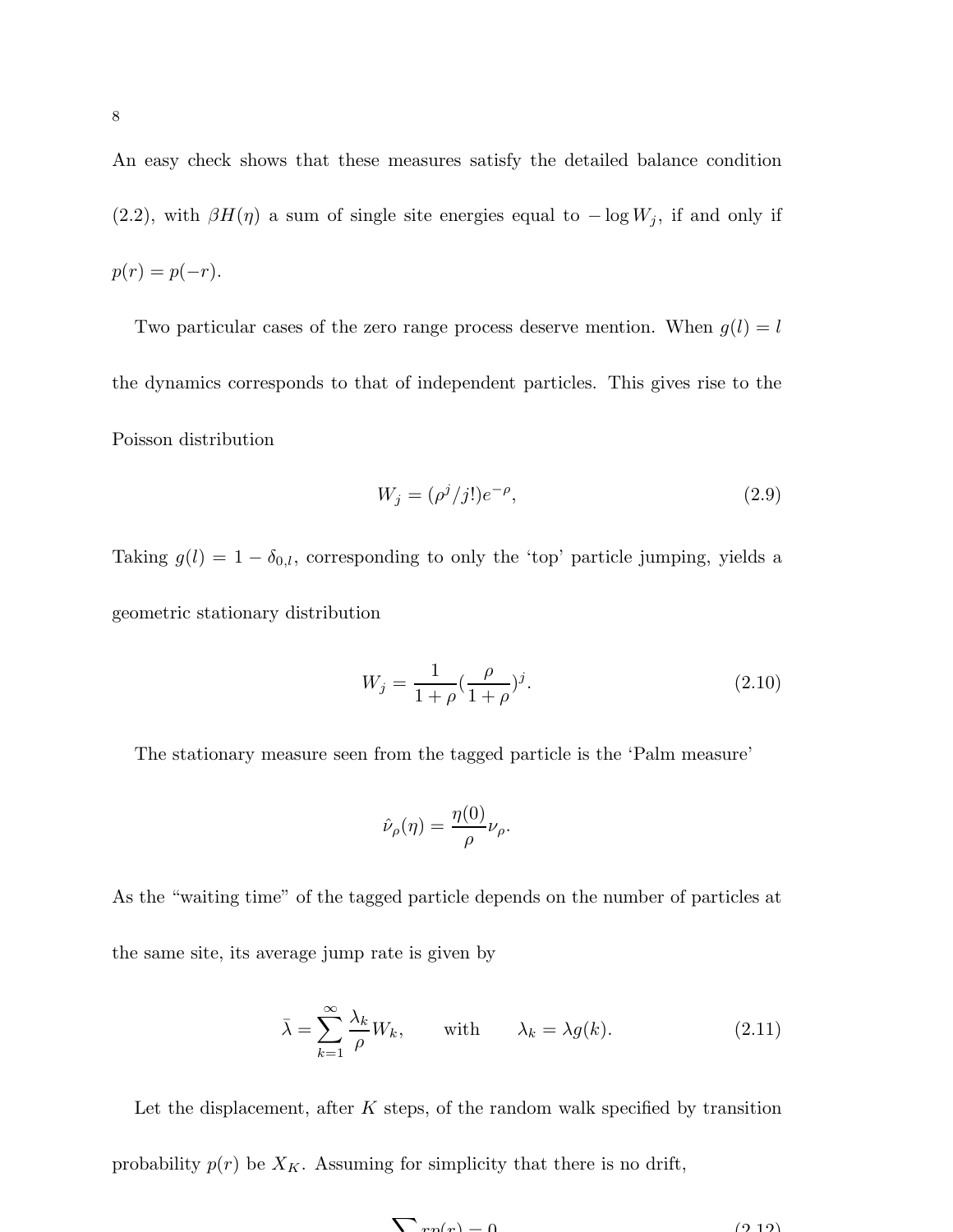we have

$$
\langle X_{K+1}^2 \rangle = \langle (X_K + Y_K)^2 \rangle = \langle X_K^2 \rangle + \langle Y_K^2 \rangle, \tag{2.13}
$$

where  $Y_k$  is the displacement of the particle at the  $(K + 1)$  step. Clearly,

$$
\langle Y_K^2 \rangle = \sum r^2 p(r) \equiv 2\tilde{D}_0,\tag{2.14}
$$

and

$$
\langle X_K^2 \rangle = 2\tilde{D}_0 K. \tag{2.15}
$$

A little thought shows that for the zero range process, the trajectory of the tag will look the same as the trajectory of a single particle performing a random walk on the lattice with transition probabilities  $p(\mathbf{r})$ . The only difference is that the "waiting time" at any site will generally depend on the number of particles there. In fact [9], As soon as the process is ergodic, the scaled trajectory  $X_{\epsilon}(t)$  satisfies (1.3) with

$$
D(\rho) = \bar{\lambda}(\rho)\tilde{D}_0.
$$

Ergodicity is easy to show for  $g(k) = k$ , and was shown in the case  $g(k) = 1 - \delta_{k,0}$ in [12]. In fact, (1.3) is proven in [13] for all  $g(k)$ .

For the case of independent particles,  $\bar{\lambda}$  is independent of  $\rho$  and equal to  $\lambda$ , while for  $g(k) = 1 - \delta_{k,0}$ ,

$$
\bar{\lambda}(\rho) = \frac{\lambda}{\cdot \cdot \cdot},
$$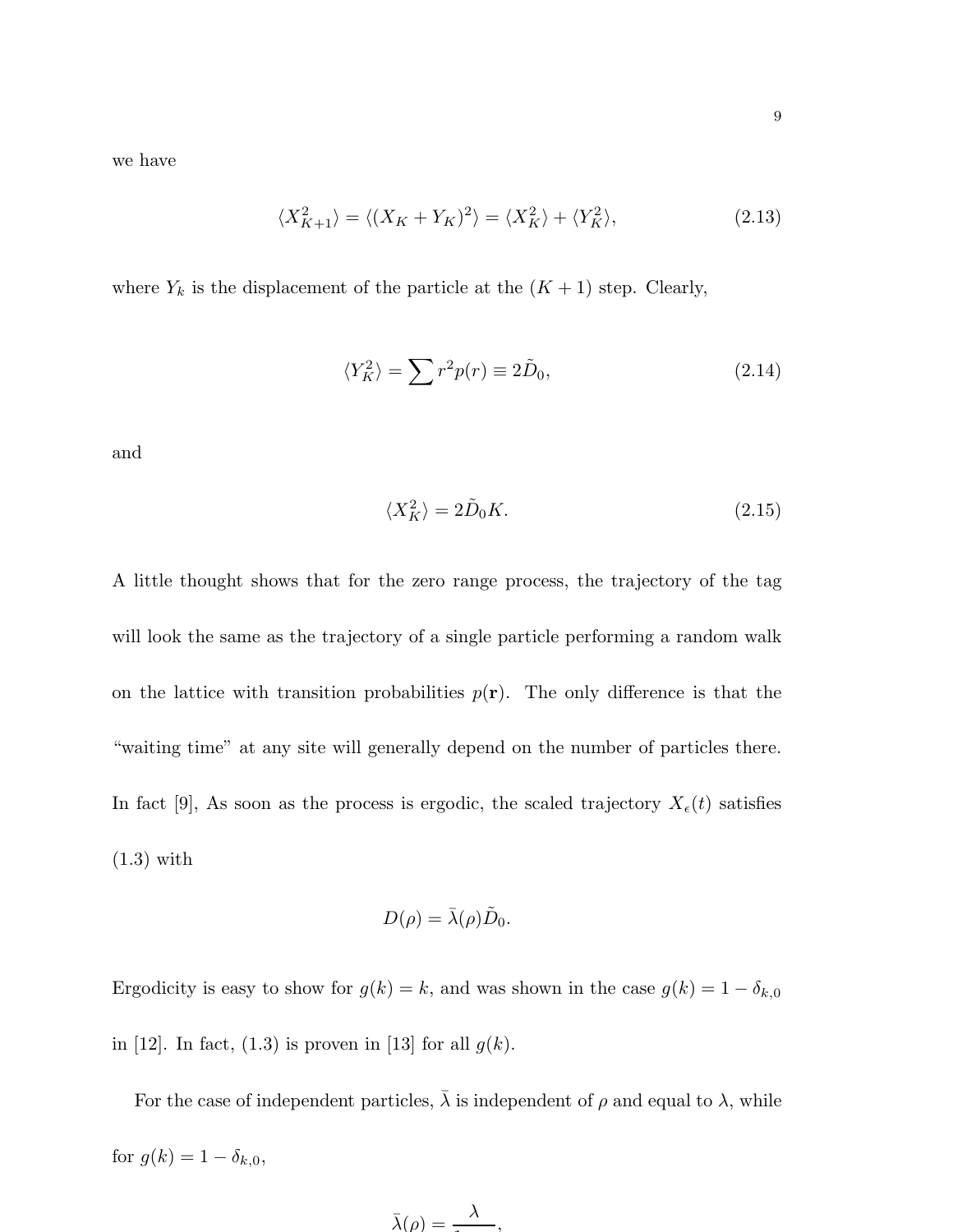so that  $D(\rho)$  decreases with density for this case. The opposite behavior is clearly also possible.

Looking back on our arguments leading to (2.15) we see that the main ingredients are the independence of the step  $Y_K$  from the past history of the process (e.g.  $X_k$ is a martingale). This means that (2.15) should remain valid whenever

$$
c(x, y; \eta) = h(\eta; x)p(y - x), \qquad (2.16)
$$

i.e. as long as  $c(x, x + r; \eta)/c(x, x + r'; \eta)$  is independent of  $\eta$  (and by translation invariance of  $x$ ).

A particular example of (2.16) is (a generalization of) a model due to van Beijeren [14], in which

$$
c(x, y; \eta) = \sum_{i=1}^{k} \lambda_i g_i(\eta(x)) p_i(y - x),
$$

with the  $g_i$  and  $p_i$  satisfying the conditions  $(2.4)$ ,  $(2.5)$  and  $(2.12)$ . The stationary measure is now not known in general. In fact we expect that it will have very long range correlations  $[14]$ , yet  $(1.1)$  and  $(1.3)$  should still be valid with

$$
\tilde{D}(\rho) = \frac{1}{2}\bar{\lambda}(\rho) \sum_{i} r^{2} p_{i}(r)
$$

where  $\bar{\lambda}(\rho)$  is the average rate in the stationary measure.

**Remark**: It is clear that the diffusion constants D and  $D_0$  are, for anisotropic  $p(x)$ , the traces of the corresponding positive-definite diffusion tensors D and D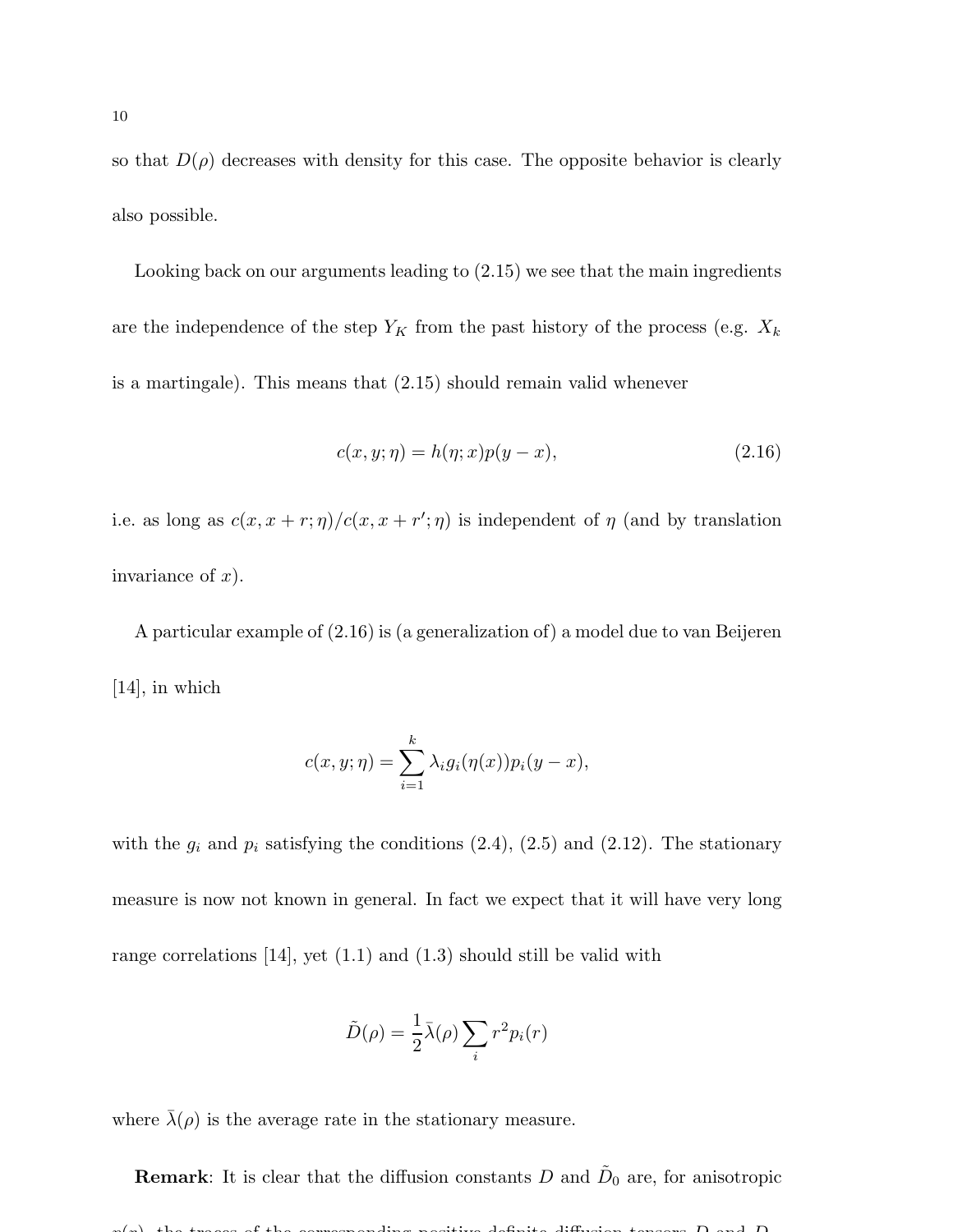When  $(2.12)$  holds and  $p(r)$  is isotropic with respect to the lattice directions then D is diagonal.

### c) Models with Exclusion

We consider now the case where there is a hard core interaction between the particles, forbidding the presence of more than one particle at any lattice site. The configurations of the system are now given by  $\eta = {\eta(x)}$  with  $\eta(x) = 0$  or 1 and  $c(x, y; \eta) = 0$  when  $\eta(y) = 1$ . The simplest dynamics for these systems correspond to the so called simple exclusion processes, in which the jump rate from a site  $x$  to a site y is independent of the configuration at other sites of the lattice,

$$
c(x, y; \eta) = \lambda \eta(x) (1 - \eta(y)) p(y - x),
$$

with  $p(r)$  satisfying  $(2.5)$ .

The translation invariant stationary measures  $\nu_{\rho}$ , with  $0 \leq \rho \leq 1$ , will again be product measure with

$$
W_0 = 1 - \rho
$$
,  $W_1 = \rho$ ,  $W_j = 0$  for  $j \ge 2$ .

The  $\nu_{\rho}$  will, like before, satisfy detailed balance if and only if the jump rates are symmetric,  $p(r) = p(-r)$ .

The behavior of a tag trajectory  $X(t)$  is now considerably more complicated than in the zero range process. In particular, knowledge of the past history of  $V(t)$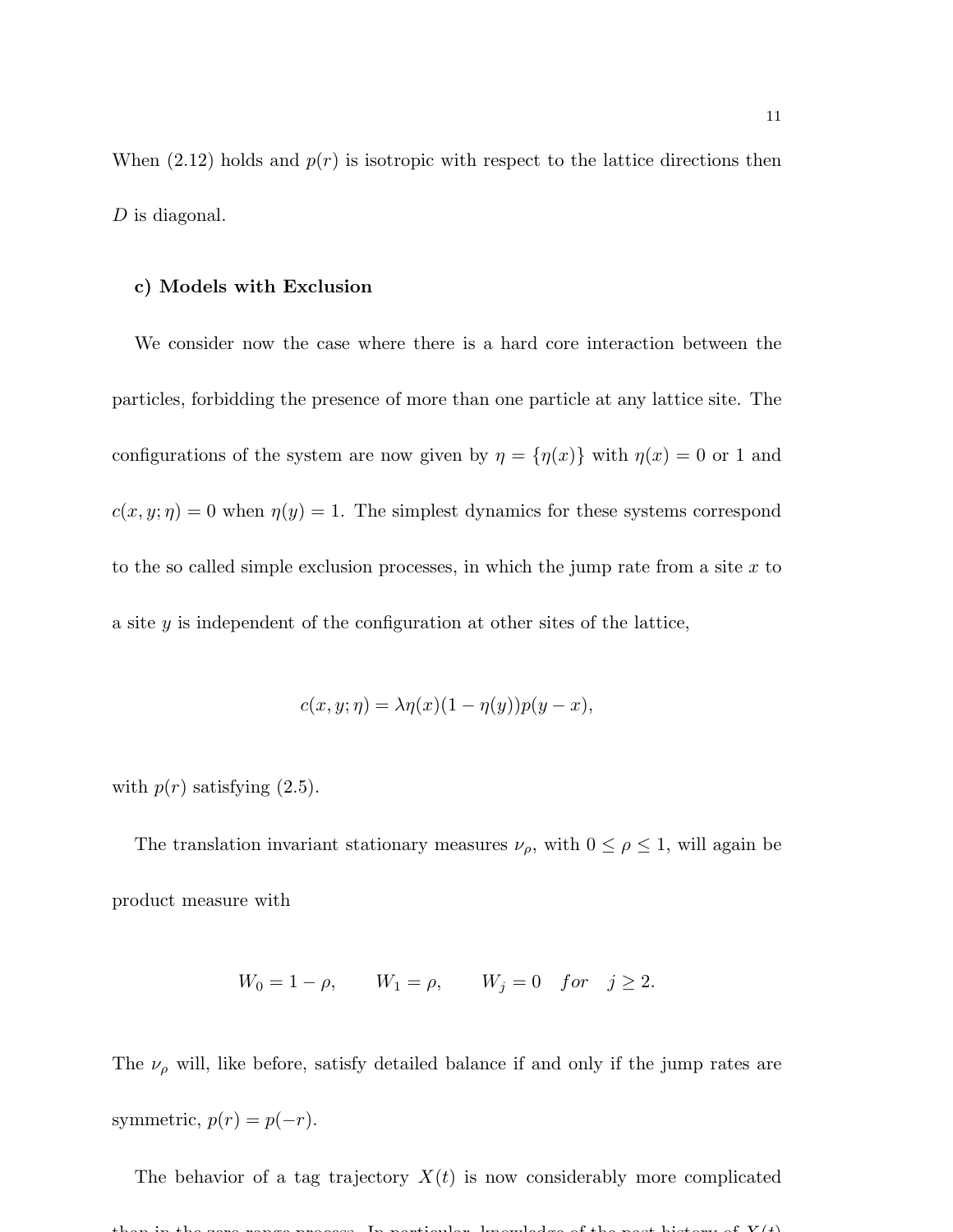will influence the probabilities that certain sites are empty and hence the future position of the trajectory.

The proof that (1.1)-(1.3) hold for these models was given by Kipnis and Varadhan [5] for the reversible case: if  $d \geq 2$ , then  $D(\rho) > 0$  when  $\rho < 1$ ; if  $d = 1$ , then  $D(\rho) = 0$  unless  $p(r) > 0$  for  $|r| > 1$ . For the non-reversible case satisfying (2.12) the result is due to Varadhan [15]. As already mentioned, in  $d = 1$ , with jumps limited to nearest neighbor sites,  $p(1) = p(-1) = \frac{1}{2}$ , the mean square displacement only grows like  $\sqrt{t}$  [8].

In the asymmetric case, with  $p(1) = p$ ,  $p(-1) = 1 - p$ ,  $p > \frac{1}{2}$ , (1.1) still holds after subtraction of the drift, i.e. for  $\hat{X}(t) = X(t) - vt$ , where the velocity v is given by,  $v = (2p - 1)(1 - \rho)$ . This was proven for  $d = 1$  by Kipnis [16] and for  $d \geq 3$  by Varadhan and Yau [17] who also prove (1.3) (there is no proof for  $d = 2$ ). Somewhat surprisingly the diffusion constant for  $\hat{X}(t)$  in  $d = 1$  is equal to the drift  $D(\rho) = (1 - \rho)(2p - 1)$  [16].

The dependence of D on  $\rho$  is not known even for the simple exclusion process. It is intuitively clear that  $D(\rho) \to 0$  as  $\rho \to 1$ . Varadhan [18] proved that the so-called "correlation factor"  $D(\rho)/[1-\rho]$  is a decreasing function of  $\rho$  bounded away from zero as  $\rho \rightarrow 1$ . This confirms the behavior found in numerical results for nearest neighbor jumps [19]. He also showed that  $D(\rho)$  is continuous in all dimensions and that for  $d > 3$ ,  $D(s)$  is Lipshitz, e.g.  $|D(s) - D(s')| < \epsilon |s|$ ′ |.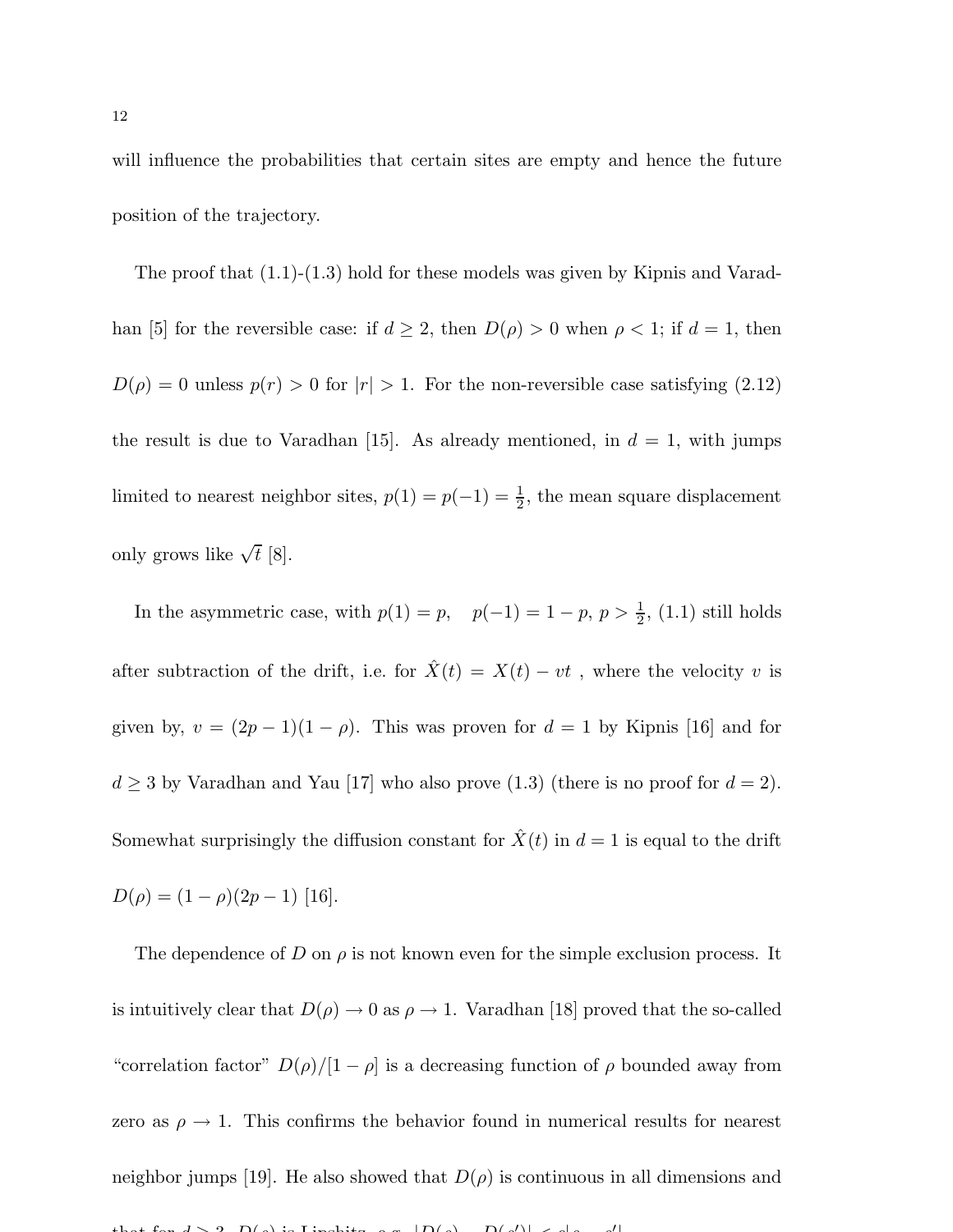Remark: We remark here for completeness that many authors (beginning with Einstein) have studied situations where there is a special particle with a different dynamics than the other particles of the system: in particular, the case where an external field acts only on the special particle (see  $|1|$ ). Though we will not discuss this problem here in any detail, we want to mention that recently, Landim, Olla and Volchan [20] have studied a one dimensional system where the special particle jumps with probability  $p > 1/2$  to the right and  $1 - p$  to the left -with an exclusion rule- while all the other particles follow a symmetric dynamics with  $p = 1/2$  (recall that the self diffusion constant is 0 in this system [8]). They showed that  $X_{\epsilon}(t)$ converges in probability to a number  $v(t)$  which solves a differential equation and depends on the initial macroscopic density profile. Their result holds for a large class of initial profiles. For instance, when the initial measure is a product Bernouilli measure of density  $\rho$ , they showed that

$$
v(t) = (2p - 1)\frac{1 - \rho}{\rho} \sqrt{\frac{2}{\pi}} \sqrt{t}.
$$

# 3. Long Range Jumps

We discuss now the situation where particles make jumps to a symmetric neighborhood U, containing N sites, with equal probability,  $p(r) = N^{-1}$  for  $r \in U$ ,  $p(r) = 0$  otherwise. We shall be interested in the behavior of the diffusion constant  $\mathbf{v} \cdot \mathbf{v} = \mathbf{v} \cdot \mathbf{v}$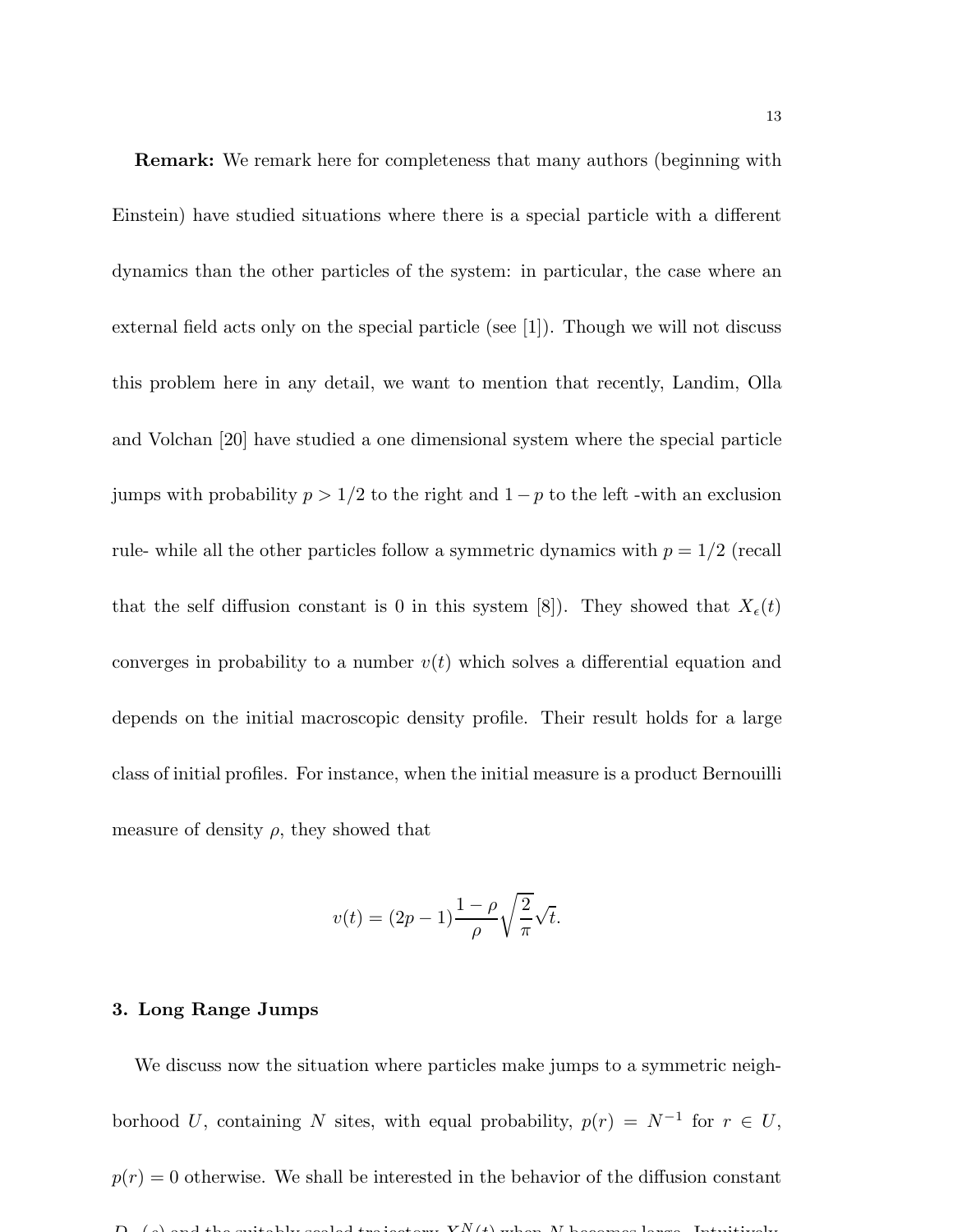as N increases the tag is less likely to revisit, during a fixed number of jumps, a previously occupied site and hence there will be less and less memory left of previous jumps. The only effect of the hard core exclusion will then be to slow down the jump rates by a factor  $(1 - \rho)$ , the fraction of attempted jumps which are unsuccessful due to the target site being occupied. Intuitively this will lead to a density independent correlation factor,  $D_N(\rho)/(D_N(0)(1-\rho))$ , in the limit  $N \to \infty$ : this limit is analogous to the van der Waals or mean field limit in equilibrium systems when the particles interact via a long range Kac potential [21].

Since our dynamics is reversible the result of Kipnis and Varadhan [6] applies, so that for each N

$$
\lim_{\epsilon \to 0} \frac{\epsilon X^N(t \epsilon^{-2})}{\sqrt{D_N(\rho)}} = W_1(t),\tag{3.1}
$$

and one expects that

$$
\lim_{N \to \infty} \frac{D_N(\rho)}{D_N(0)} = 1 - \rho.
$$
\n(3.2)

Actually, we show more:

**Proposition.** Set  $C_N(\rho) = D_N(0)(1 - \rho) - D_N(\rho)$ . Then there are positive

constants  $c_1$  and  $c_2$  such that

$$
c_1 \le F_N(\rho) = \frac{NC_N(\rho)}{\rho(1-\rho)D_N(0)} \le c_2, \qquad \forall \rho \in [0,1].
$$
 (3.3)

The proposition is given in the proposition in the  $A$  p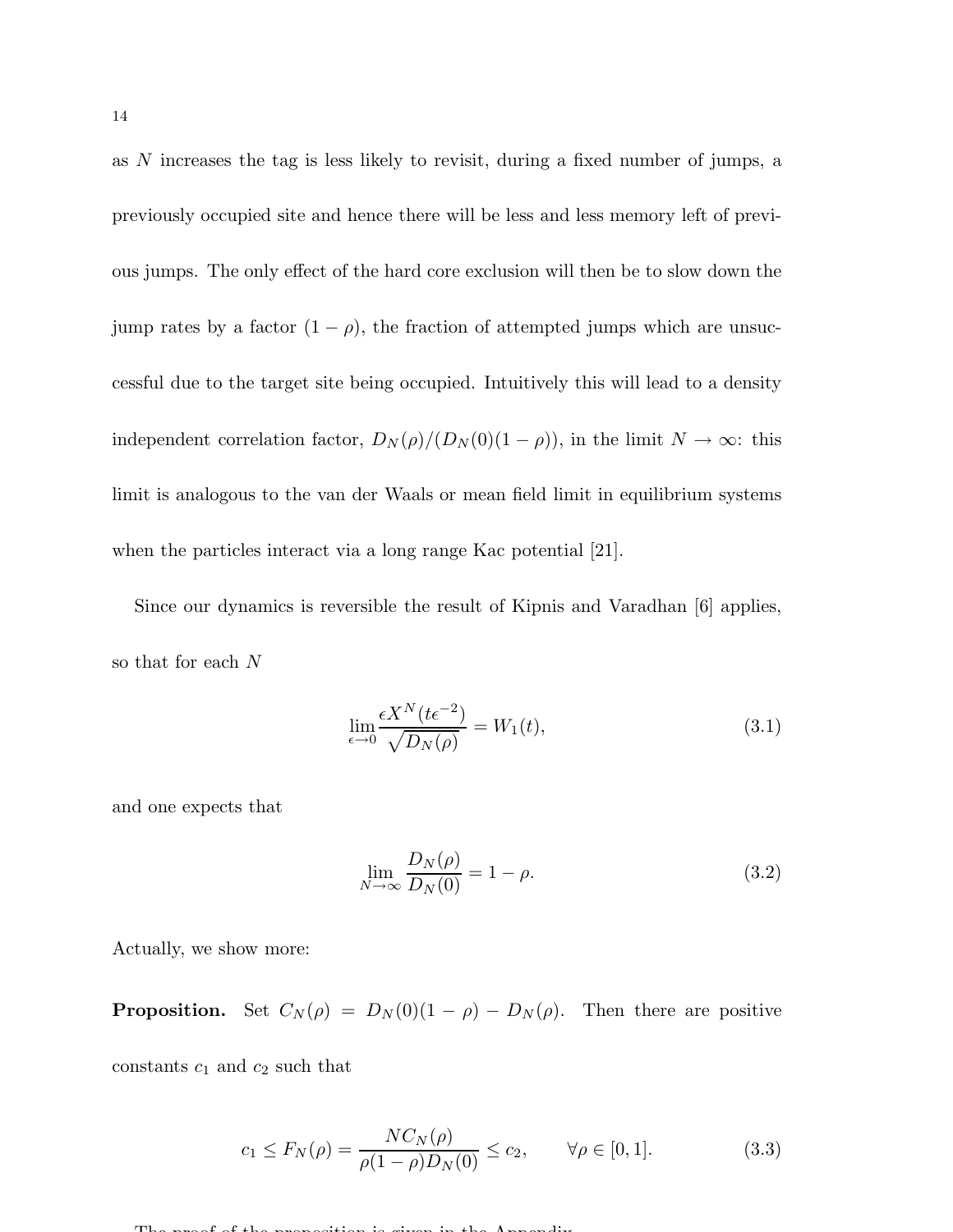In order to determine the behaviour of  $D_N(\rho)$ , we have performed numerical simulations in one and two dimensions with periodic boundary conditions at different densities. The average of  $[X^N(t)]^2$  over many realizations (from 100 to 1000) was plotted against  $t$  and fit to a straight line passing through the origin. The fitted slope is then taken for the diffusion coefficient.

The one dimensional lattice had 2000 sites. Typically, 200 realizations were run for 1000 time steps. The maximum N considered was 100. In two dimensions, square and triangular lattices were used, with  $200 \times 200$  lattice sites. 300 realizations were run for about 500 time steps and  $N \leq 90$ . Simulations with larger N were also run, but the statistical accuracy was not enough to extract any information beyond the zero order one. In Fig. 1 we plot  $F_N(\rho)$  vs.  $\rho$  for the square, triangular, and one dimensional lattices for different values of  $N$ : the set  $U$  to which the particle jumps being the N closest neighbors as measured by the number of bonds required to reach the site. It appears that  $F_N(\rho)$  varies linearly in  $\rho$  with a slope independent of dimensions.

# Acknowledgments

We thank C. Landim, S. Olla, M.S. Ripoll and H.T. Yau for useful discussions. This work was supported by NSF Grant 92-13424 4-20946. R.B. was also supported by  $D \cap I \cap Y$   $T$  (Spain), project PB04-0265.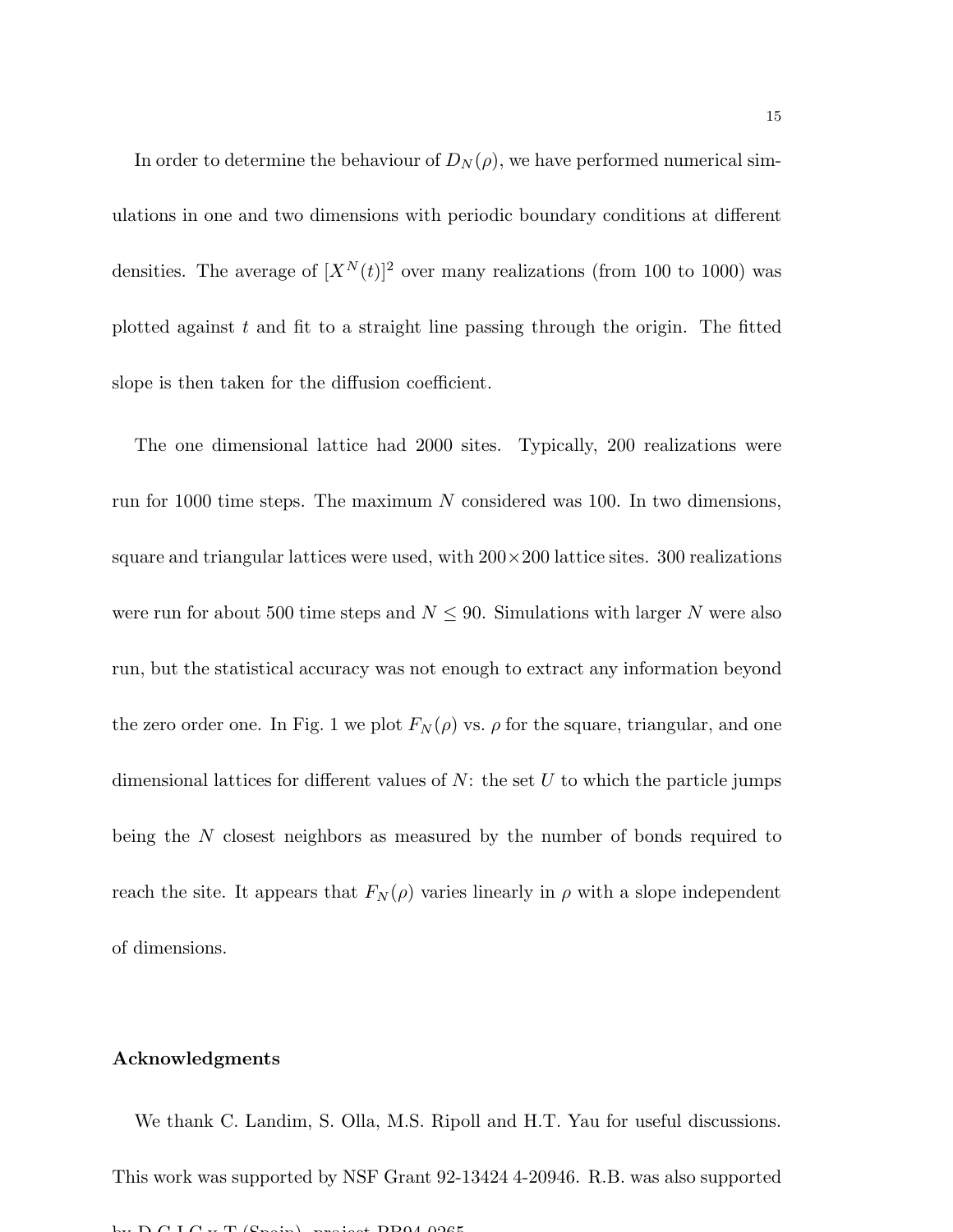## Appendix. Proof of the Proposition

We will work in the moving frame of the tag particle and for simplicity write the proof for cubic lattices. Thus,  $U = \{y \neq 0: ||y|| \leq n\}$  and  $N = (2n + 1)^d - 1$ . The generator of this process is  $-A$  with

$$
Af(\eta) = \sum_{y \in U} \frac{1}{N} (1 - \eta(y))(f(\eta) - f(\tau_y \eta)) + \frac{1}{2} \sum_{x \in Z^d \setminus \{0\}} \sum_{y \in x + U} \frac{1}{N} (f(\eta) - f(T_{xy} \eta)),
$$

where  $T_{xy}\eta = \eta^{x,y}, \tilde{\tau}_y$  shifts the configuration by a vector y, and we have denoted  $\tilde{\tau}_y(T_{0y})$  by  $\tau_y$ . The process seen from the tag particle is reversible with respect to  $\hat{\nu}_{\rho}(\eta) = \nu_{\rho}(\eta | \eta(0) = 1)$  with  $\rho$  in [0, 1]. The expectation with respect to  $\hat{\nu}_{\rho}$  is denoted by  $E^{\rho}$ .

It is well known, see [1], that if  $S_t$  is the semigroup generated by A

$$
D_N(\rho) = D_N(0)(1 - \rho) - \int_0^\infty (S_t w, w) dt,
$$
  

$$
D_N(0) = \frac{1}{N} \sum_{\|y\| \le n} y_1^2 \sim n^2 \quad \text{and} \quad w(\eta) = \frac{1}{N} \sum_{\|y\| \le n, y_1 > 0} y_1(\eta(\overline{y}) - \eta(y)),
$$

where  $y = (y_1, \ldots, y_d)$ ,  $\overline{y} = (-y_1, y_2, \ldots, y_d)$  and because the diffusion matrix is diagonal, we chose w to be the current in the  $e_1$  direction. Note that  $C_N(\rho)$  =  $-\int (S_t w, w) dt$ .

We introduce the normalized variables

$$
r_y = \frac{(\eta(y) - \rho)}{\sqrt{1 - \rho^2}} \quad \text{such that} \quad E^{\rho}[r_x r_y] = \delta_{x,y} \quad \forall x, y \in Z^d \setminus \{0\}.
$$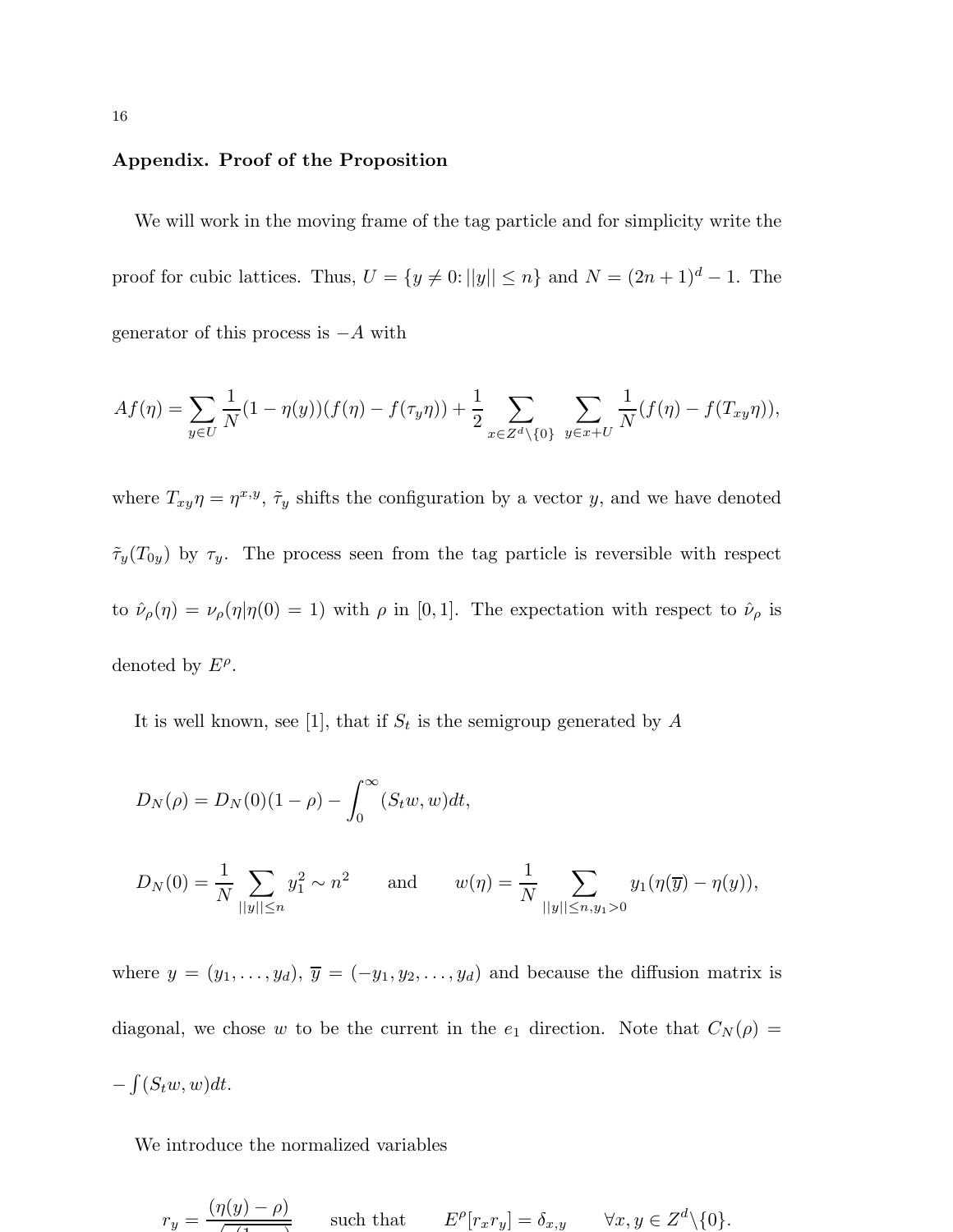a) 
$$
C_N(\rho) \leq \overline{c}\rho (1-\rho) \frac{n^2}{n^d}
$$
.

Recalling a variational formula used in [17]

$$
C_N(\rho) = \sup_{f \text{ local}} \frac{E^{\rho}[wf]^2}{E^{\rho}[fAf]},
$$

we just need to show that for any local function  $f$ ,

$$
E^{\rho}[wf]^2 \leq \overline{c}\rho(1-\rho)\frac{n^2}{n^d}E^{\rho}[fAf].
$$

Now,

$$
E^{\rho}[wf] = \frac{\sqrt{\rho(1-\rho)}}{N} \sum_{||y|| \le n, y_1 > 0} y_1 E^{\rho}[(r_{\overline{y}} - r_y)f]
$$
  
= 
$$
\frac{\sqrt{\rho(1-\rho)}}{N} \sum_{||y|| \le n, y_1 > 0} y_1 E^{\rho}[r_y(T_{\overline{y},y}f - f)].
$$

First, we fix  $(y_2^o, \ldots, y_n^o)$  and work on the line  $y = (y_1, y_2^o, \ldots, y_n^o)$  for  $y_1 \in [-n, n]$ . For each  $y_1 > 1$ , there are  $y_1 - 1$  different ways of joining  $\overline{y}$  and y in three steps  $(\overline{y}, ke_1 + \overline{y}, (k, y_2^o, \ldots, y_n^o), y)$  with  $k = 1, \ldots, y_1 - 1$  while remaining on the line joining y and  $\overline{y}$ . It is important to note that  $ke_1+\overline{y}$  is at  $y_1$  units from  $(k, y_2^o, \ldots, y_n^o)$ , and thus as  $y_1$  ranges from 2 to  $n$ , a given pair of sites on the same line will be used at most once. Now, with the notations  $k_1 = ke_1 + \overline{y}$  and  $k_2 = (k, y_2^o, \ldots, y_n^o)$ 

$$
T_{\overline{y},y} - I = T_{\overline{y},k_1} T_{k_1,k_2} T_{k_2,y} T_{k_1,k_2} T_{\overline{y},k_1} - T_0
$$

$$
= T_1 T_2 T_3 T_4 T_5 - T_0 = \sum_{n=1}^{5} [T_0 \dots T_{m-1}] (T_m - T_0).
$$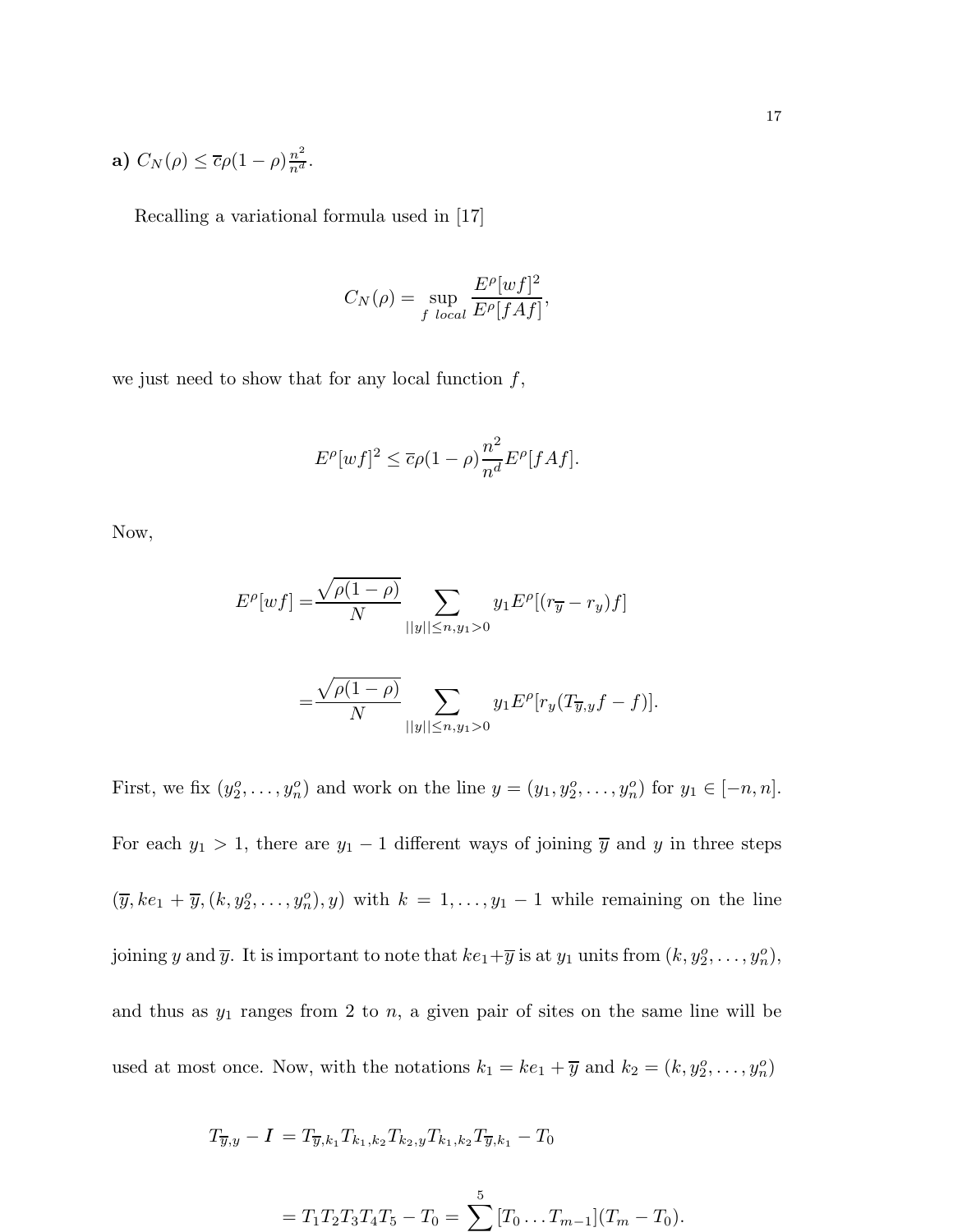Also, the product measure being invariant under exchanges

$$
\forall m \in [1, 5] \qquad E^{\rho} r_y [T_0 T_1 \dots T_{m-1}] (T_m f - f) = E^{\rho} r_{y_m} (T_m f - f),
$$

where  $y_m$  belongs to  $\{\overline{y}, k_1, k_2, y\}.$ 

Now, if  $y_1, y_2$  belong to a line parallel to  $e_1$ , we want to 'split'  $T_{y_1, y_2}$  -which arose in our previous decomposition- into  $T_{y_1,z}$  and  $T_{z,y_2}$  where z is a common neighbor.  $y_1$  and  $y_2$  will have of the order of  $n^d$  common neighbors if  $||y_1 - y_2|| \le n$ . However, for each neighbor, say z, the pair  $(y_1, z)$  will be used at most  $2n$  times because in our line,  $y_1$  has  $2n$  neighbors at most. Thus, we end up with

$$
\sum_{||y|| \le n, y_1 > 0} y_1 E^{\rho} |r_y(T_{\overline{y},y}f - f)| \le \frac{\overline{a}}{n^{d-1}} \sum_{\substack{||x - y|| \le n \\ ||y|| \le n}} E^{\rho} |r_\gamma(T_{x,y}f - f)|
$$

where  $\bar{a}$  depends just on the dimension d, and  $\gamma$  is an inocuous index different for each pair  $(x, y)$ .

Denoting by  $T_m$  a generic exchange operator and  $\gamma$  an arbitrary index and using the Cauchy inequality

 $\Box$ ρ  $\left[\frac{1}{\pi}(\tau - f - f)]\right] \geq \left(\frac{\pi \rho \left[\frac{2}{\pi}\right] \Gamma \rho f}{\tau} + \frac{f}{2}\right) \frac{2}{\pi^2}$  $\sqrt{E_0[(T-f_1)]}$  $21$ .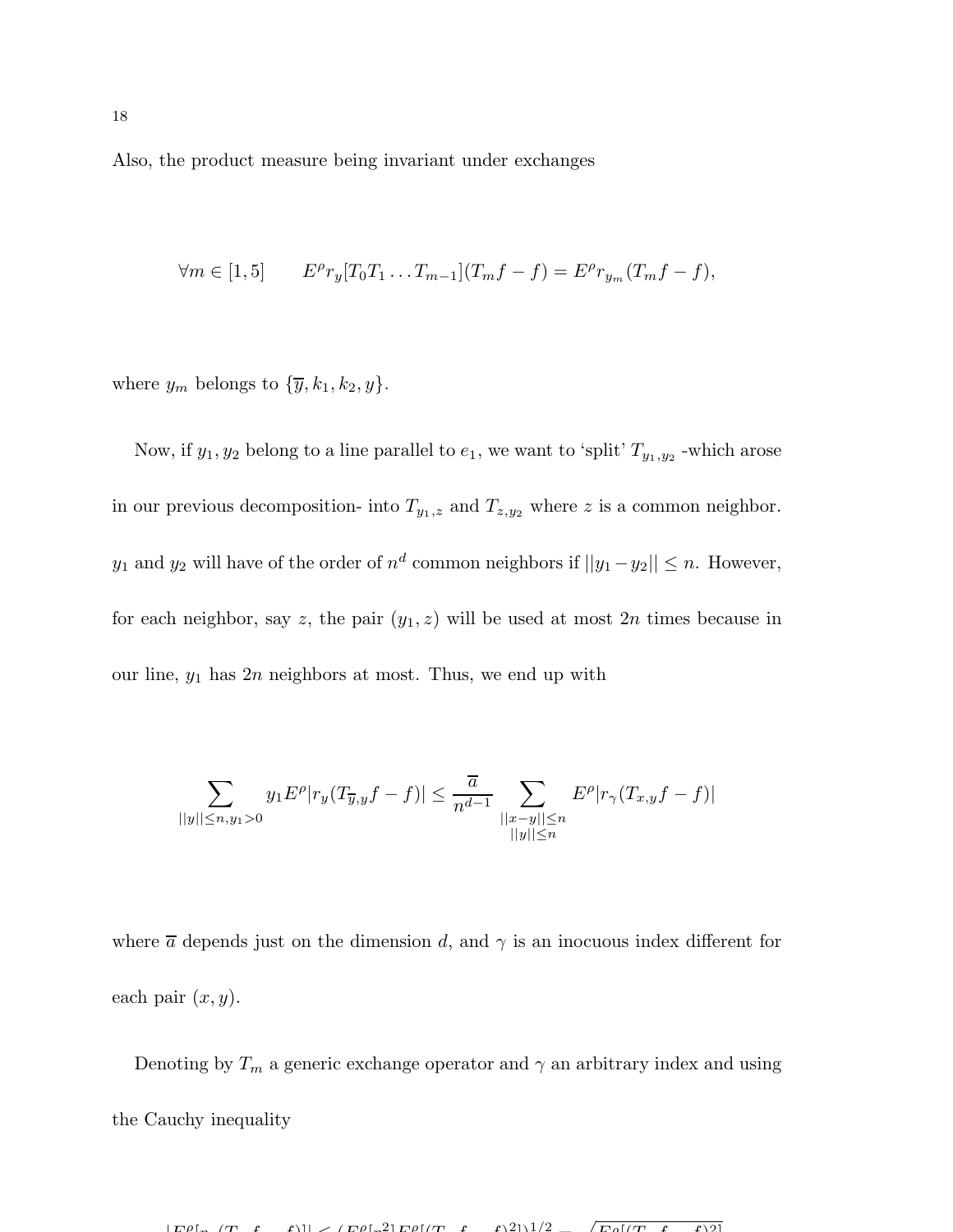gives

$$
E^{\rho}[wf]^2 \leq [\overline{a} \frac{\sqrt{\rho(1-\rho)}}{N} \sum_{\substack{||x-y|| \leq n \\ ||y|| \leq n}} \frac{1}{n^{d-1}} \sqrt{E^{\rho}[(T_{x,y}f - f)^2]]^2}
$$
  

$$
\leq \rho(1-\rho)\overline{a}^2 \frac{1}{N^2} [\frac{1}{n^{d-1}}]^2 (n^d)^2 \sum_{\substack{||x-y|| \leq n \\ x,y \neq 0}} E^{\rho}[(T_{x,y}f - f)^2]
$$
  

$$
\leq \overline{c} \frac{n^2}{N} \rho(1-\rho) E^{\rho}[fAf],
$$

and the first inequality follows.

$$
\mathbf{b})\ C_N(\rho) \geq \underline{c}\rho(1-\rho)\frac{n^2}{n^d}.
$$

Choose  $f = \sum_{\vert \vert y \vert \vert \leq n, y_1 > 0} r_y$ , and write

$$
E^{\rho}[fAf] \leq \frac{1}{N} \left[ \sum_{0 < ||y|| \leq n} E^{\rho} [(\tau_y f - f)^2] + \frac{1}{2} \sum_{\substack{||x-y|| \leq n \\ x, y \neq 0}} E^{\rho} [(T_{x,y} f - f)^2] \right].
$$

The reason to choose such an  $f$  is that

$$
E^{\rho}[wf]^2 = \frac{\rho(1-\rho)}{N^2}[(2n)^{d-1}\sum_{y_1=1}^n y_1]^2 \ge \frac{n^2\rho(1-\rho)}{8},
$$

Now,  $\tau_x r_y$  is equal to  $r_{x+y}$  if  $y \neq -x$  and to  $r_x$  if  $y = -x$ , so, for any y, it is easy

to see that

$$
E^{\rho}[(\tau_y f - f)^2] \leq N.
$$

Thus,

$$
\sum E^{\rho}[(\tau_y f - f)^2] \le N^2.
$$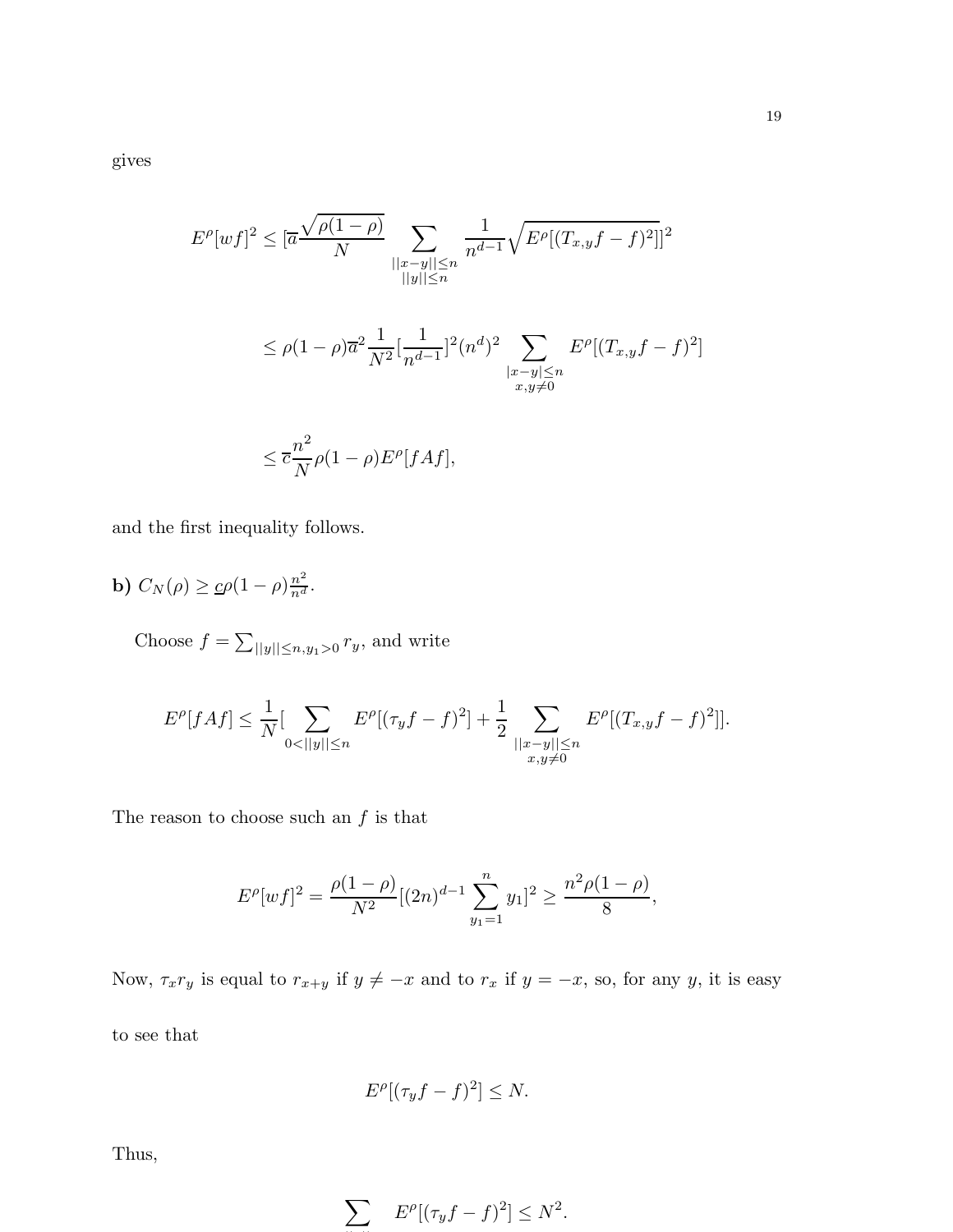Now, it is also easy to see that

$$
\sum_{\substack{||x-y|| \le n \\ x,y \neq 0}} E^{\rho} [(T_{x,y}f - f)^{2}] \le N^{2},
$$

and thus

$$
C_N(\rho) \ge \frac{n^2}{N}\rho(1-\rho)\frac{1}{16}.
$$

which completes the proof.  $\Box$ 

App.Math38,573,1985.

# References

- [ 1] H.Spohn, Large Scale Dynamics of Interacting Particles, Springer-Verlag, 1991; J.L.Lebowitz, H.Spohn, J.Stat.Phys.28,539,1982.
- [ 2] J.Quastel, Comm.Pure and App.Math.40,623-679(1992)
- [ 3] F.Spitzer, J.Math.Mech.18, 973 (1968).
- [ 4] D.Durr, S.Goldstein, J.L.Lebowitz, Phys.Rev.Lett., 57, 1986; Comm.Pure and
- [ 5] J.L.Lebowitz, J.Percus, and J.Sykes, Phys.Rev.188, 487, 1969; J.L.Lebowitz and J.Sykes, J.Stat.Phys.6, 157–171, 1974.
- [ 6] C.Kipnis, S.R.S.Varadhan, Comm.Math.Phys. 106,1-19 ,1986; M.Z.Guo, G.Papanicolaou, Proc. Taniguchi Symp., Kyoto,1985.
- [ 7] A.de Masi, P.Ferrari, S.Goldstein, D.Wick, J.Stat.Phys. 55,787-855,1985.

 $[$  6]  $R_{max}$   $($   $)$   $($   $)$   $($   $)$   $($   $)$   $($   $)$   $($   $)$   $($   $)$   $($   $)$   $($   $)$   $($   $)$   $($   $)$   $($   $)$   $($   $)$   $($   $)$   $($   $)$   $($   $)$   $($   $)$   $($   $)$   $($   $)$   $($   $)$   $($   $)$   $($   $)$   $($   $)$   $($   $)$   $($   $)$   $($   $)$ 

20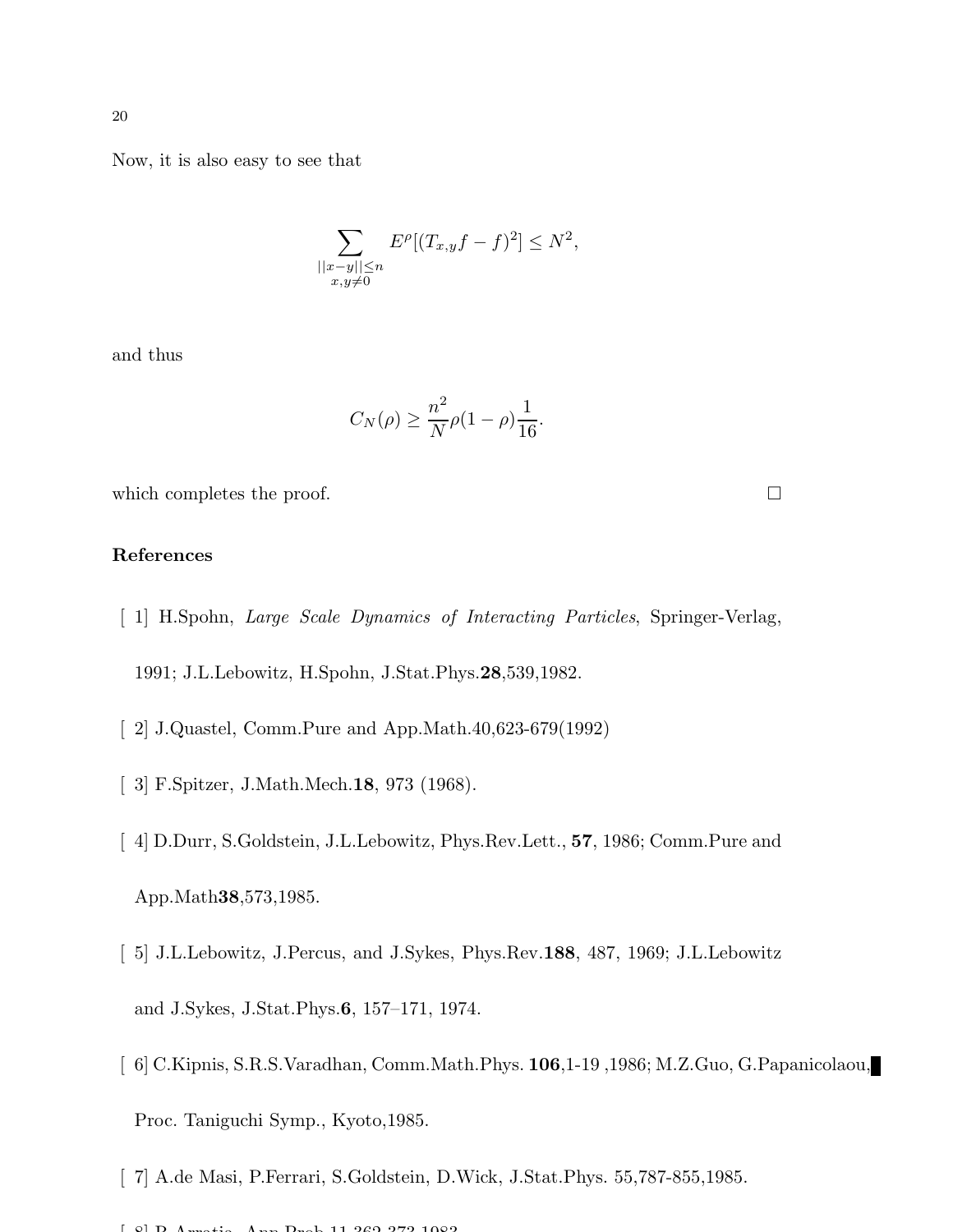- [ 9] H.J.Bussemaker, J.Dufty, M.Ernst, J.Stat.Phys, 78:1521(1995); R.Esposito, R.Marra, H.T.Yau, Rev. Math. Phys. 1995.
- [ 10] R.Fernandez, A.Sokal, A.van Enter, J.Stat.Phys. 72, 879–1167, 1993.
- [ 11] F.Spitzer, Adv.Math., 5, 246-290, 1970.
- [ 12] E.Saada, Ann.Inst.H.Poincaré, Prob-Stat. 26(1),5-17,1990.
- [ 13] P.Siri, Ph.D. thesis, Torino, 1996.
- [ 14] H.van Beijeren, J.Stat.Phys.60,845,1990.
- $\lceil 15 \rceil$  S.R.S.Varadhan, Ann.Inst.H.Poincaré,Prob-Stat,31,273-285,(1995).
- [ 16] C.Kipnis, Ann.Prob,Vol 14,1986,pp397-408.
- [ 17] S.R.S.Varadhan, H.T.Yau, private communication, 1996.
- [ 18] S.R.S. Varadhan, preprint 1993.
- [ 19] K.Kerr, K.Binder, in Application of the Monte Carlo method in Statistical Physics (Berlin,Springer 1984).
- [ 20] C.Landim, S.Olla, S.B.Volchan, preprint 96.
- [ 21] G.Giacomin and J.L.Lebowitz, Phys.Rev.Lett.76,1094-1097,1996.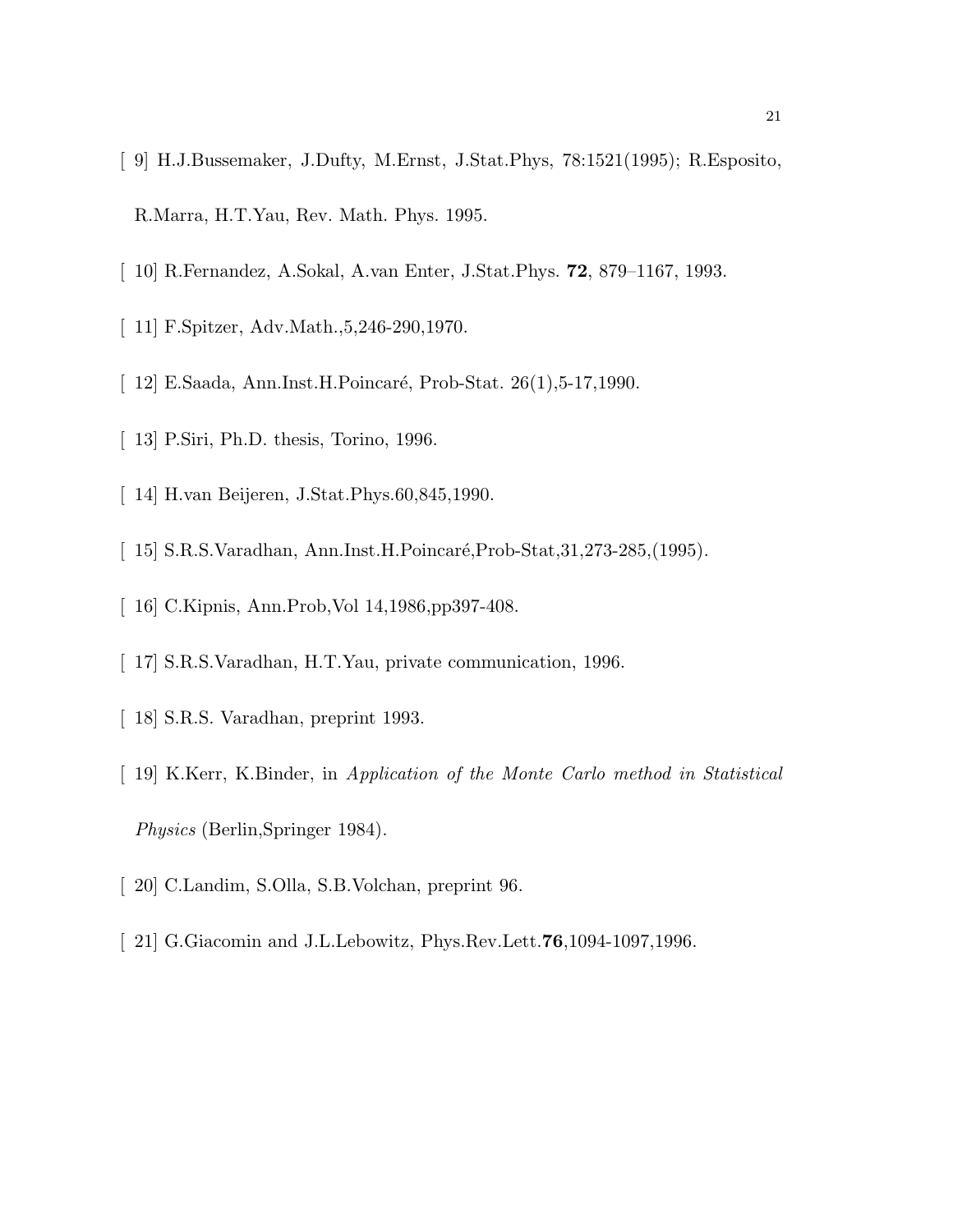Fig.1 Simulation results of the quantity  $F_N(\rho)$  versus the density  $\rho$ . Results of simulations in one dimensional lattices are represented by circles, in a square lattice by squares and in the triangular lattices by triangles. The number of neighbours is shown in the legend. The slope of  $F_N(\rho)$  as a function of  $\rho$  appears to be independent of the dimension or the type of lattice. The intercept, on the contrary, appears to depend on the dimension but not on the lattice structure.